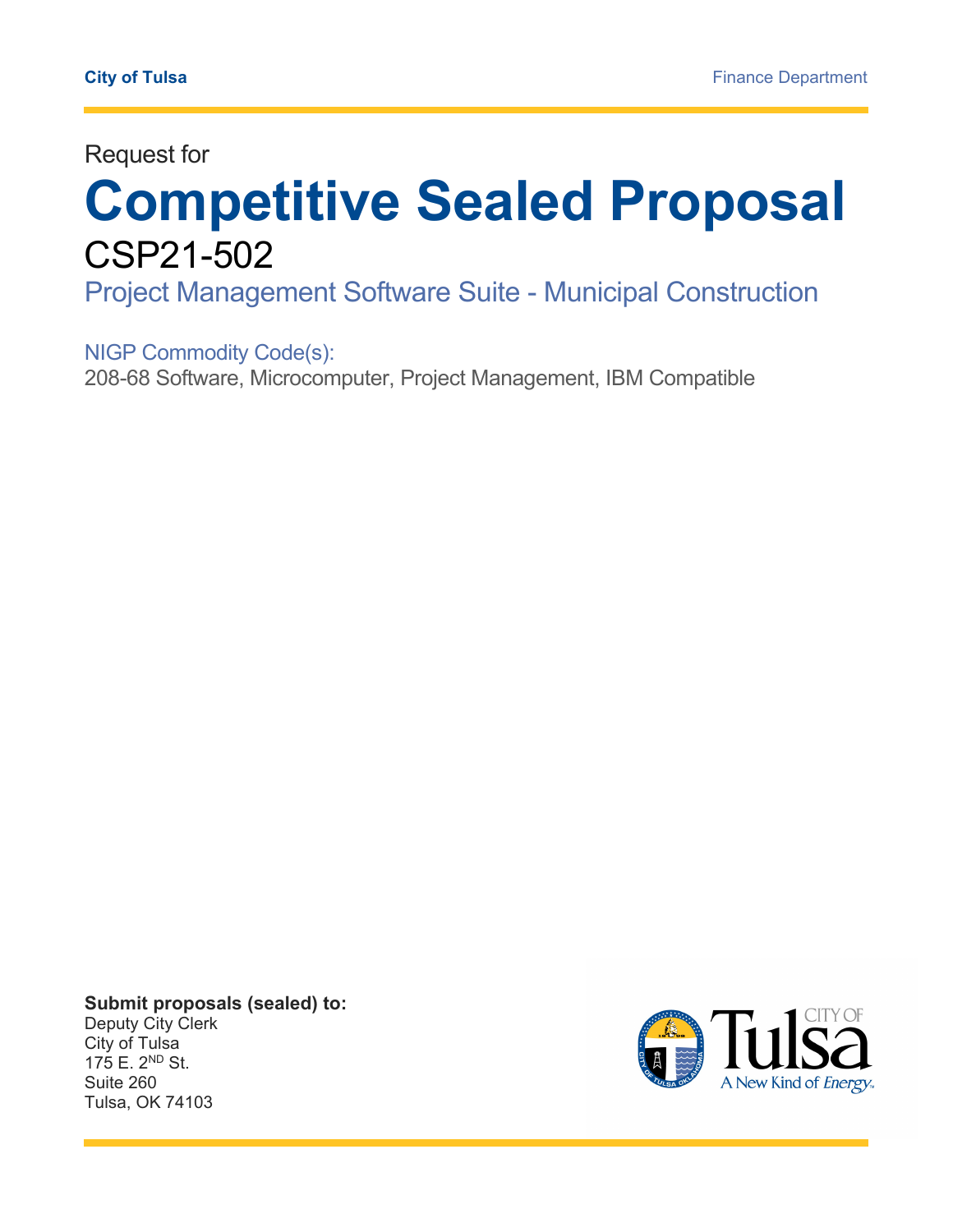### **TABLE OF CONTENTS**

| $\mathbf{L}$ |                                                   |  |
|--------------|---------------------------------------------------|--|
| II.          |                                                   |  |
| Α.           |                                                   |  |
| <b>B.</b>    |                                                   |  |
| III.         |                                                   |  |
| IV.          |                                                   |  |
| V.           |                                                   |  |
| VI.          |                                                   |  |
| VII.         | RESPONDENT AND PROPOSAL REQUIREMENTS 4            |  |
| VIII.        |                                                   |  |
|              |                                                   |  |
| IX.          |                                                   |  |
| $X_{-}$      |                                                   |  |
| XI.          |                                                   |  |
|              |                                                   |  |
|              |                                                   |  |
|              |                                                   |  |
|              | ACKNOWLEDGMENT OF RECEIPT OF ADDENDA/AMENDMENTS11 |  |
|              |                                                   |  |
|              |                                                   |  |
|              |                                                   |  |
|              |                                                   |  |
|              |                                                   |  |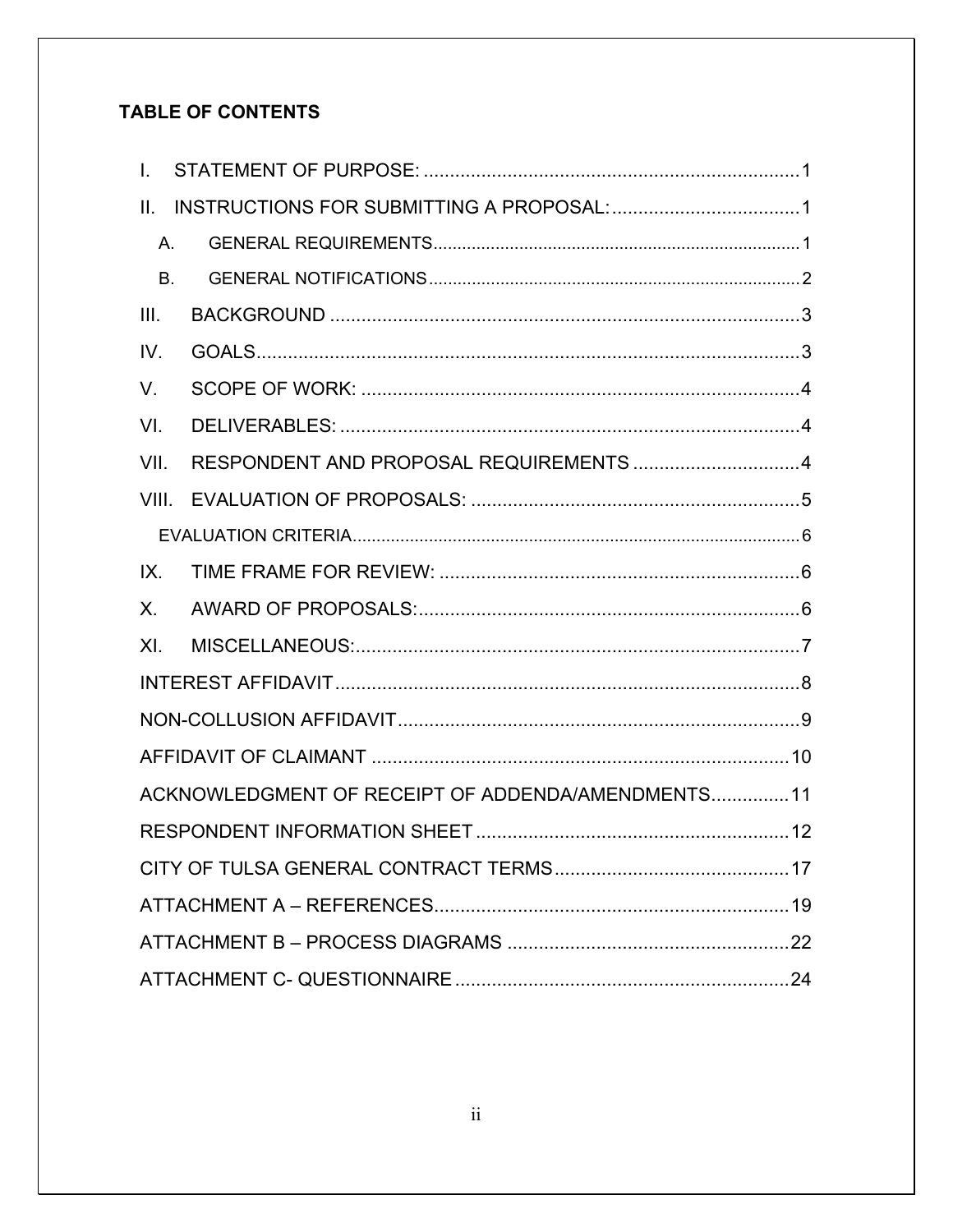### **I. STATEMENT OF PURPOSE:**

With this Competitive Sealed Proposal (CSP) request, we are searching to secure services to provide and install a project management software suite to manage municipal construction.

We enthusiastically look forward to receiving your proposal.

### **II. INSTRUCTIONS FOR SUBMITTING A PROPOSAL:**

#### **A. General Requirements**

**1.** The proposal **must** be received by **5:00 p.m. on Wednesday, May 26, 2021, Central Standard/ Daylight Time.** Proposals must be sealed in an envelope or box clearly labeled **"CSP21-502-Project Management Software Suite - Municipal Construction".**

Proposals arriving late will be returned unopened.

**2.** Proposals must be delivered sealed to:

**Deputy City Clerk City of Tulsa 175 E. 2nd St. Suite 260 Tulsa, OK 74103** 

- **3.** All interested Respondents (Sellers) are required to register with the Buyer, in order to receive updates, addenda or any additional information required. The City is not responsible for any failure to register.
- **4.** Inquiries to the Buyer requesting clarification regarding this CSP request or the content herein must be made via e-mail and must be received prior to the end of the business day on **May 17, 2021.**

#### **Terry Thomas, Senior Buyer**  tthomas@cityoftulsa.org

Any questions regarding this CSP request will be handled as promptly and as directly as possible. If a question requires only clarification of CSP request instructions or specifications, it will be handled via e-mail, or verbally. If any question results in material changes or additions to the CSP request, those changes or additions will be forwarded to all registered Respondents as quickly as possible by addendum.

**5. Pre-proposal Teleconference:** A mandatory teleconference will be held on **Wednesday, May 05, 2021** at 10:00 AM CDT and on **Wednesday, May 12, 2021** at 10:00 AM CDT.

Attendance at one of the preproposal conferences is required for your proposal to be considered for an award.

Session details will be provided a day in advance or the day of the conference to those who register with the Project Buyer. Please register no later than 24 hours before the conference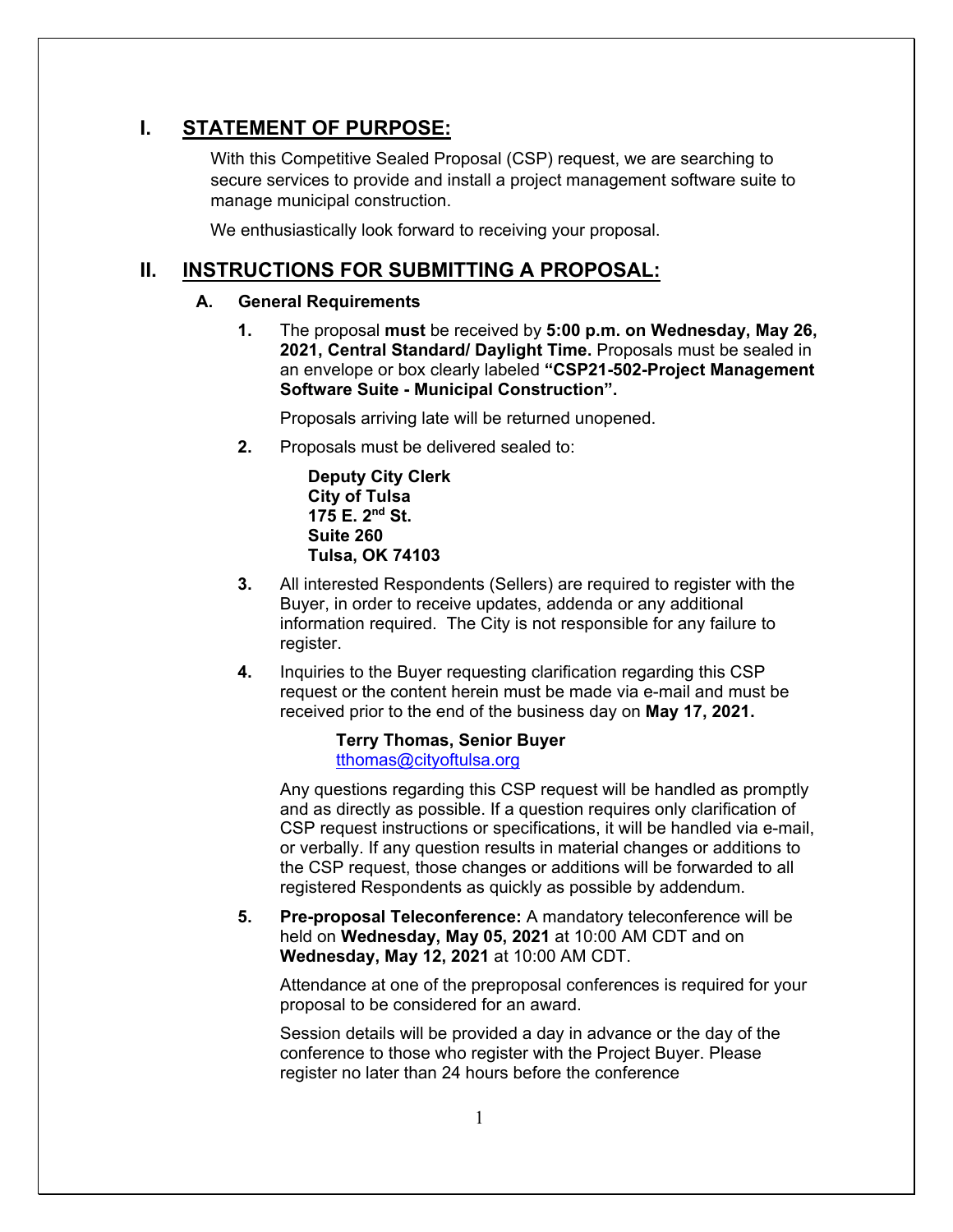- **6.** Respondents shall designate a contact person, with appropriate contact information, to address any questions concerning a proposal. Respondents shall also state the name and title of individuals who will make final decisions regarding contractual commitments and have legal authority to execute a contract on the Respondent's behalf.
- **7.** Proposals will be opened on the morning after the due date, at 8:30am, at the:

**Standards, Specifications, and Awards Committee Meeting 175 East 2nd Street, 2nd Floor City Council Chamber**

#### **B. General Notifications**

**1.** With this Competitive Sealed Proposal request, the City reserves the right to do the following:

a. To conduct oral or written discussions with Respondents, after proposals are received, concerning technical and Price aspects of the proposals and/or to allow Respondents to revise their proposals, including Price;

b. To evaluate, after proposals are received, the relative abilities of Respondents to perform, including their technical or professional experience and/or expertise;

c. To conduct a comparative evaluation, after proposals are received, of the differing Price, service, quality, contractual factors, technical content and/or technical and performance capability of the proposals;

- d. To negotiate mutually agreeable terms in a contract;
- **2.** The City of Tulsa notifies all possible Respondents that no person shall be excluded from participation in, denied any benefits of, or otherwise discriminated against in connection with the award and performance of any contract on the basis of race, religious creed, color, national origin, ancestry, physical disability, sex, age, ethnicity, or on any other basis prohibited by law.
- **3.** All Respondents shall comply with all applicable laws regarding equal employment opportunity and nondiscrimination.
- **4.** All Respondents shall comply with the Americans with Disabilities Act (ADA) and all proposals and any subsequent contract shall include the following statement:

"Contractor shall take the necessary actions to ensure its operations in performance of this contract and its employment practices are in compliance with the requirements of the Americans with Disabilities Act."

It is understood that the program of the Respondent is not a program or activity of the City of Tulsa. The Respondent agrees that its program or activity will comply with the requirements of the ADA. Any costs of such compliance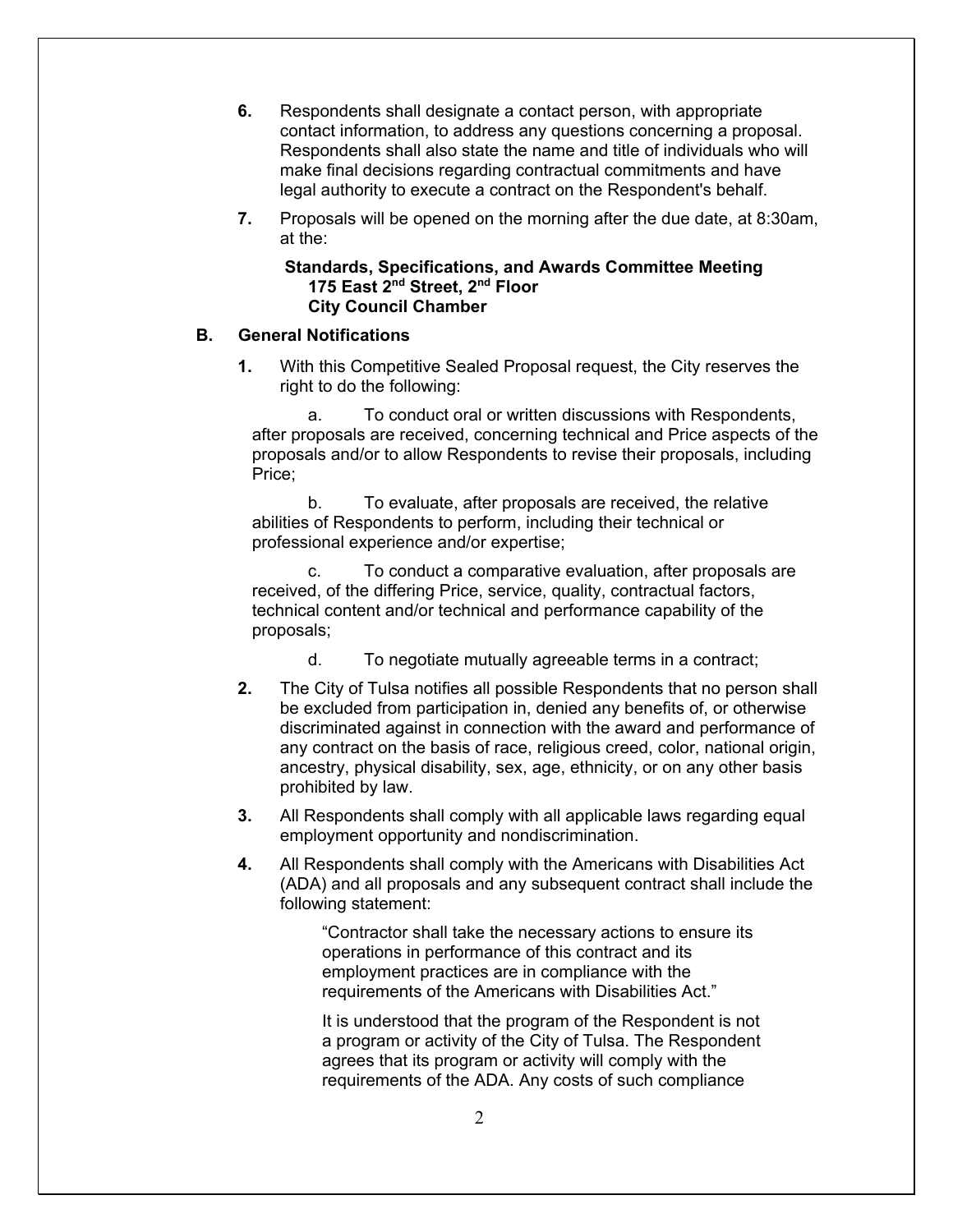will be the responsibility of the Respondent. Under no circumstances will the Respondent conduct any activity which it deems to not be in compliance with the ADA.

- **5.** Although it is the City's intent to choose only the most qualified Respondents to interview, the City reserves the right to choose any number of qualified finalists for interview and/or final selection.
- **6.** This Competitive Sealed Proposal request does not commit the City of Tulsa to pay any costs incurred in the submission of a proposal or the costs incurred in making necessary studies and designs for preparation thereof, or contract for service or supplies.

### **III. BACKGROUND**

Currently, Engineering Services Department is using Microsoft Excel and Project to track project statuses. The Field Engineering division manages from 60 to 90 active projects at a time. The Engineering Design division has had over 200 active projects at one time. This level of activity makes management difficult. The ideal management suite will be capable of managing:

- Project Quantity reporting
- Daily Inspection Reports
- Request for Information (RFI)
- Shop Drawing / Submittal Tracking
- Document/Design Management
- Task Management
- Project Scheduling
- Contract Management

Incorporation of project tracking and collaborative software will improve communications, workflows, design management, contract management, project management, accountability, transparency and productivity for the City of Tulsa Engineering Services Department. This will help achieve our City Vision of worldclass service by harnessing new technological advancements, best practices and processes in project management and by providing the Engineering Services employees new project management tools, methodology of risk management and capital budget planning.

Field Engineering personnel are the primary stakeholders. Planning, Design, Real Estate/Right of Way and Utility Coordination personnel are the secondary stakeholders. Other City departments such as Water and Sewer, Asset Management, Street and Stormwater, and Development Services also have a vested interest in the project. Additionally, the prospective system must share reports with City engineering consultants, City Sellers and the Citizens of Tulsa.

### **IV. GOALS**

- **A.** Ability to streamline Engineering Services processes and workflows
- **B.** Ability to prevent construction delays, missed deadlines and project cost overruns with robust reporting and scheduling tools
- **C.** Improved design management, contract management, project management,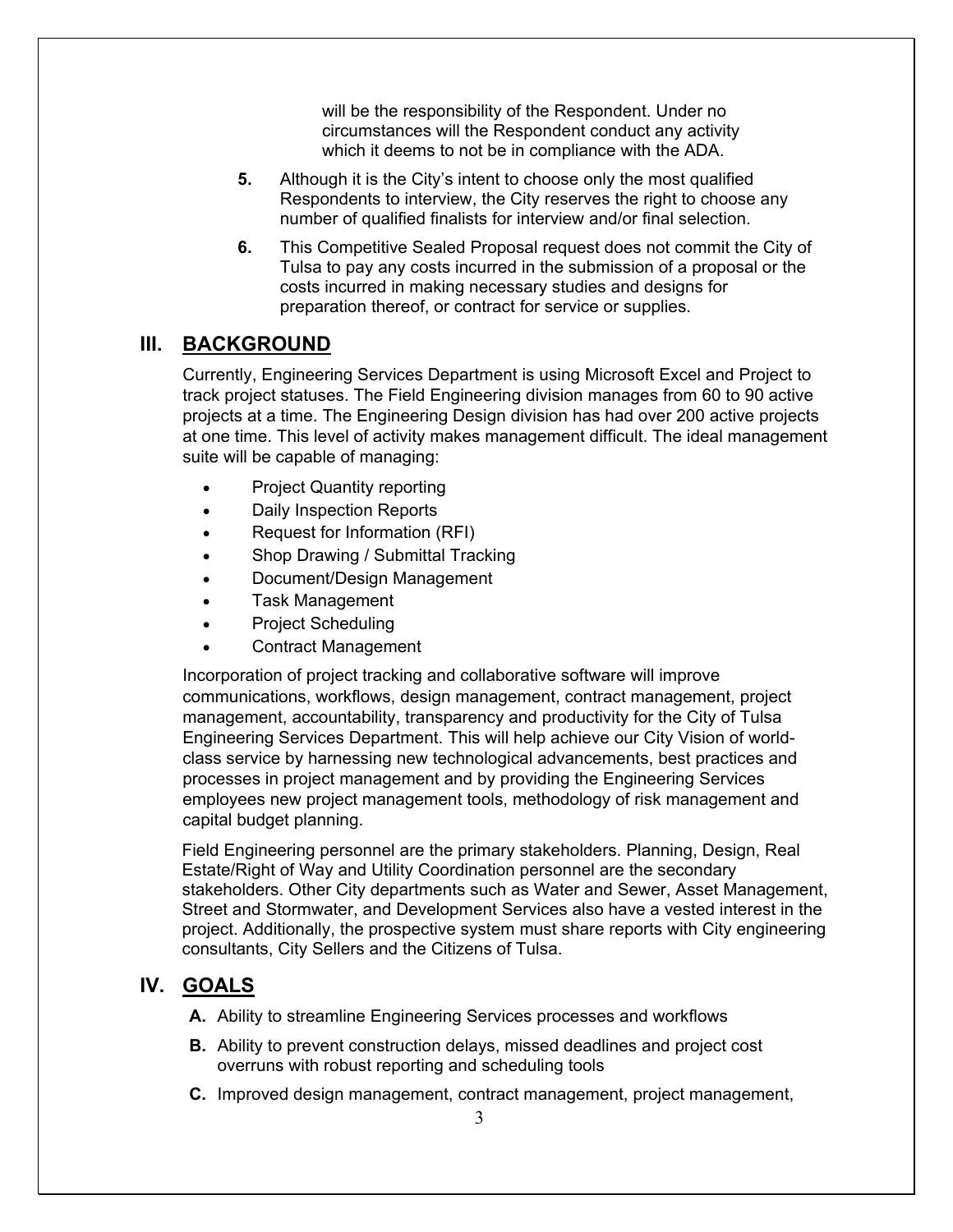accountability, transparency and productivity

- **D.** Productivity and efficiency improvements to reduce work stoppage by incorporation of enhanced communications and progress tracking.
- **E.** Improved communications with internal and external project team members, and the citizens of Tulsa
- **F.** Automated processing of functions which follow or support our current processes as exemplified in Attachment B.

### **V. SCOPE OF WORK:**

**A.** The Respondents system shall provide:

- **1.** Ability for City employees to make informed decisions based on precise project updates and robust progress tracking tools.
- **2.** Ability to proactively perform capital budget planning and forecasting based on accurate, quality data collection
- **3.** Ability to track and view project financial reports such as budget variance report, contract variance report, contract summary report, and commitment summary report.
- **4.** Enhanced workflow management capability to automatically track field communications, daily field inspection reports, Request for Information (RFI) submittals, shop drawing and product submittals and project scheduling
- **5.** Ability to systemically track when individual users access, download, view, and modify the RFI's and project documents
- **B.** The followings items are considered out of scope:
	- **1.** Integration with major City enterprise systems such as Munis ERP, Lucity, and Records Management Systems.
	- **2.** Integration with City GIS system.
	- **3.** Having direct access to operational sources/systems.

### **VI. DELIVERABLES:**

The products, reports, and plans to be delivered to the City will include:

1) Provide and implement a robust, stable, secure, and user-friendly project management software solution.

2) Implementation and Training plans

3) Provide a mobile version of the application suitable to accomplish project management tasks on tablets or mobile phones

#### **VII. RESPONDENT AND PROPOSAL REQUIREMENTS**

To be considered, interested Respondents should submit or address the following:

**A.** One (1) unbound original and one (1) bound copies of the proposal plus one electronic (1) copy of the original proposal on CD, DVD, or USB flash drive.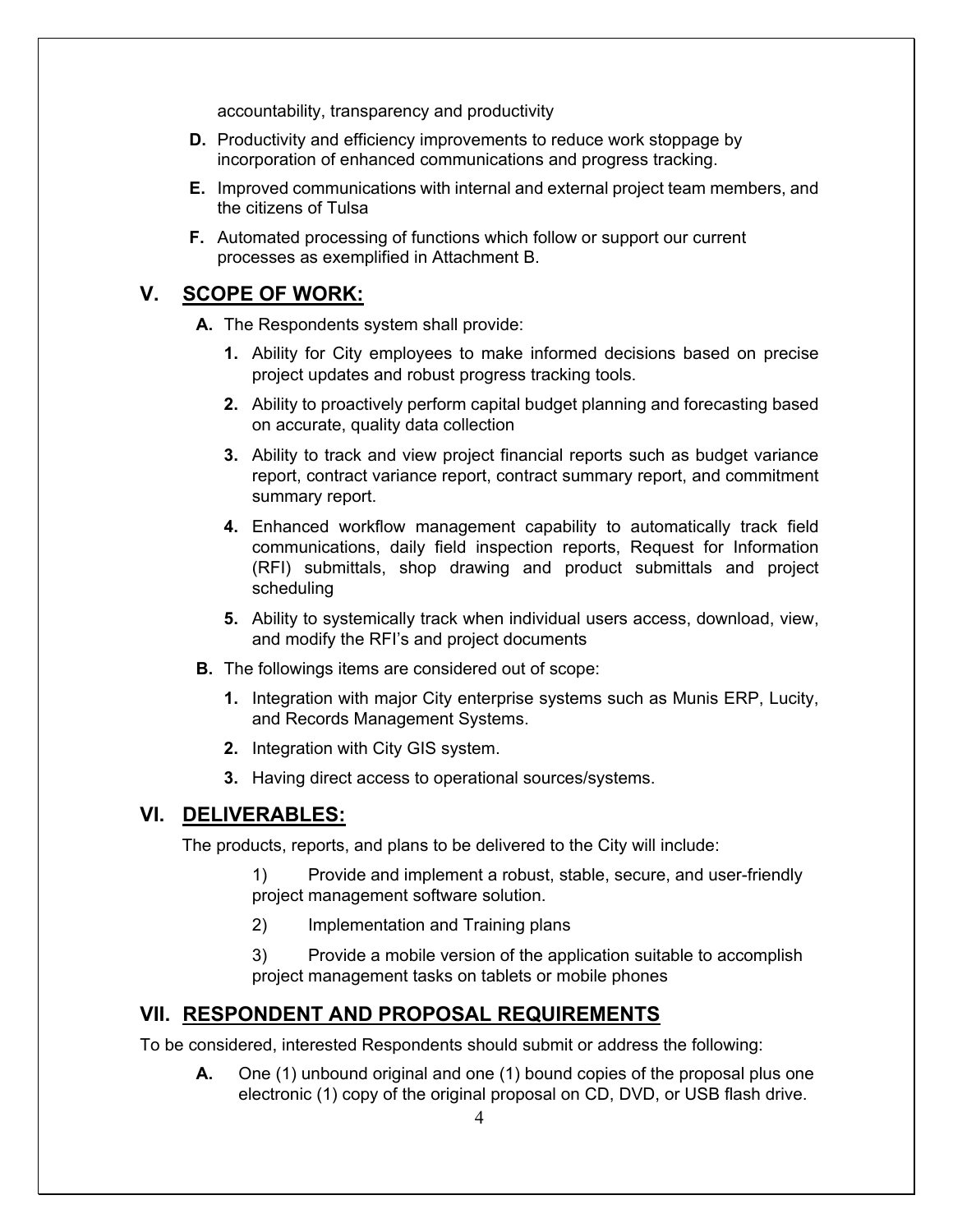- **B.** A description of the Respondent's qualifications and experience and that of key personnel assigned to this project (and that of each firm proposed as part of the Respondent's team). It is noted that equipment, material and staff shall be provided by the Respondent.
- **C.** A description of three (3) previous projects that Respondent's firm has conducted for organizations of similar size and complexity. Provide contact names and telephone numbers of references from these organizations as requested on Attachment A "References".
- **D.** Provide a project schedule, identifying beginning and ending dates of work, as well as project target dates. State all dates as time periods relative to a theoretical start date.
- **E.** Complete and return Attachment C "Questionnaire". Return a digital copy of your completed questionnaire as an Excel formatted file.
- **F.** Provide cost proposals for YEAR 1 and optionally YEARS 2-5. Refer to Exhibit A – Cost Summery
- **G.** Describe your support model. Include support escalation and primary contact or relationship management.
- **H.** Describe your upgrade/update policy for introduction of changes in technology.
- **I.** Describe quality assurance measures which will be provided in relation to product support. Include product uptime statistics
- **J.** Give examples of processes and characteristic of your organization which sets it apart from your competitors.
- **K.** Share any predictions you have on new technology trends related to the project management software solutions.
- **L.** At the discretion of the City, one or more Respondents may be invited to be interviewed for purposes of clarification or discussion of the proposal.
- **M.** Any expenses incurred by the Respondent(s) in appearing for an interview or in any way providing additional information as part of the response to this Competitive Sealed Proposal request are solely the responsibility of the Respondent. The City of Tulsa is not liable for any costs incurred by Respondents in the preparation of proposals or any work performed by the Respondent prior to the approval of an executed contract by the City of Tulsa. The City assumes no responsibility or liability for any costs you may incur in responding to this CSP request, including attending meetings or contract negotiations.

### **VIII. EVALUATION OF PROPOSALS:**

A panel consisting of not less than five (5) City of Tulsa employees will evaluate proposals. Selection shall be determined to be in the best interest of the City as evaluated by the City of Tulsa. The approval of the selected Respondent will be subject to the final determination of the City and will be contingent on the successful completion of a contract between the City and the successful Respondent.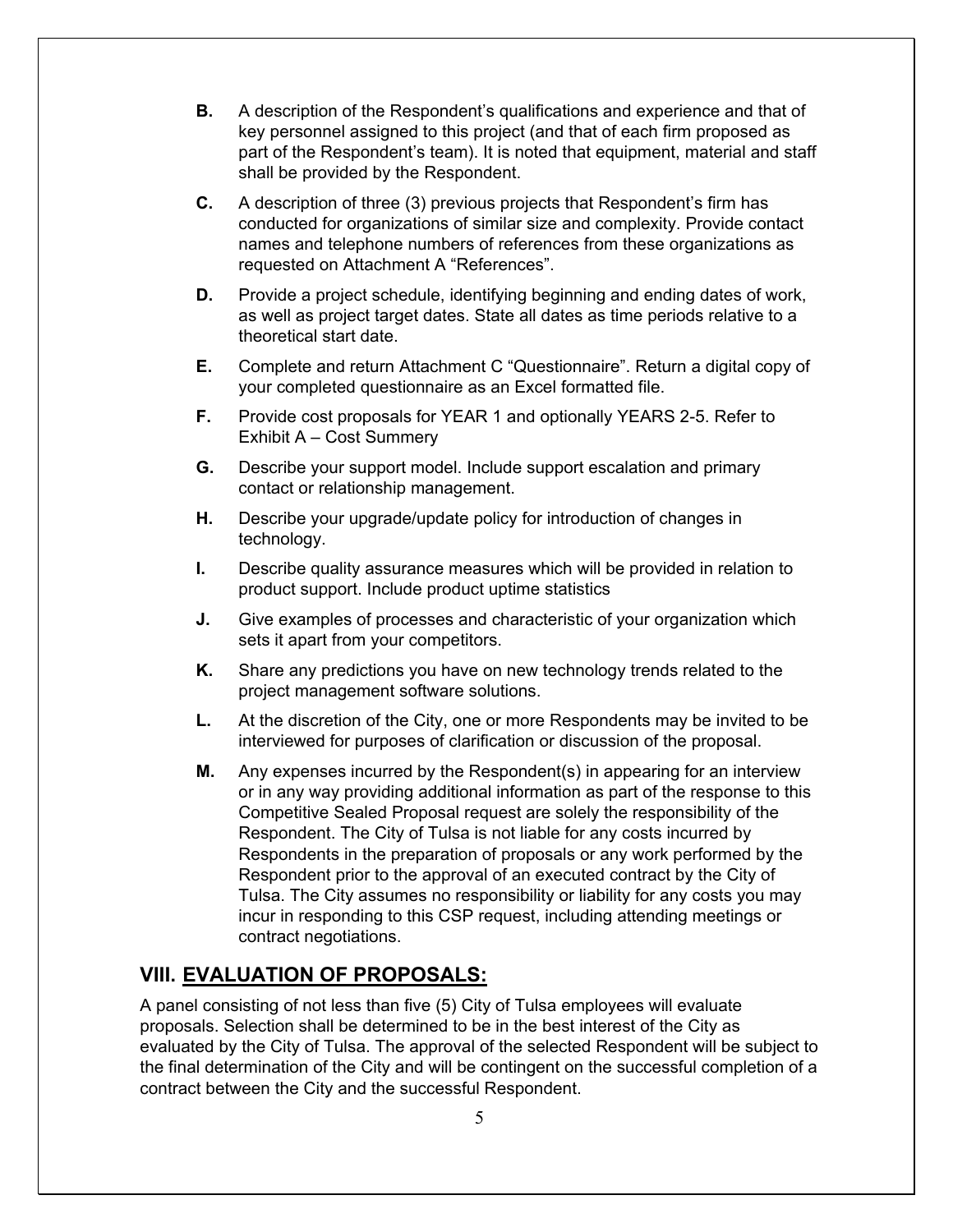#### **Evaluation Criteria**

| <b>Criteria</b>                                                | <b>Points</b> |
|----------------------------------------------------------------|---------------|
| Product Functionality: Document Management, Schedule,          |               |
| Submittals, RFI's, Change Orders, Pay Applications, Punchlist, | 30            |
| Contracts, Bid Management, Reporting                           |               |
| Technical Requirements: Availability, Data Security,           | 20            |
| Compatibility Architecture, Data Retention                     |               |
| Services: Implementation, Training, Support                    | 10            |
| <b>Price Structure</b>                                         | 25            |
| Verifiable References                                          | 10            |
| Quality and structure of bid response                          | 5             |
| <b>Total Possible</b>                                          | 100           |

### **IX. TIME FRAME FOR REVIEW:**

The time frame for review of proposals is expected to be three (3) to six (6) weeks, but the City reserves the right to vary the period as necessary to meet its objectives. At the discretion of the City, one or more Respondents may be invited to be interviewed for purposes of clarification or discussion of their proposals.

### **X. AWARD OF PROPOSALS:**

The City evaluates proposals based on the general criteria identified in Tulsa Revised Ordinance (TRO) Title 6, Chapter 4, and listed below:

1. The ability, capacity and skill of the Respondent to perform the contract or provide the service required,

2. Whether the Respondent can perform the contract or provide the service promptly or within the time specified, without delay or interference,

3. The character, integrity, reputation, judgment, experience and efficiency of the Respondent,

4. The quality of performance by Respondent of previous contracts or services,

5. The previous and existing compliance by the Respondent with laws and ordinances relating to the contract or service,

6. The sufficiency of the financial resources and ability of the Respondent to perform the contract or provide the service,

7. The quality, availability and adaptability of the Services offered by Respondent to the particular use required,

8. The ability of the Respondent to provide future maintenance, support and service related to Respondent's offer,

Where an earlier delivery date would be of great benefit to the Using Department, the date and terms of delivery may be considered in the Proposal award,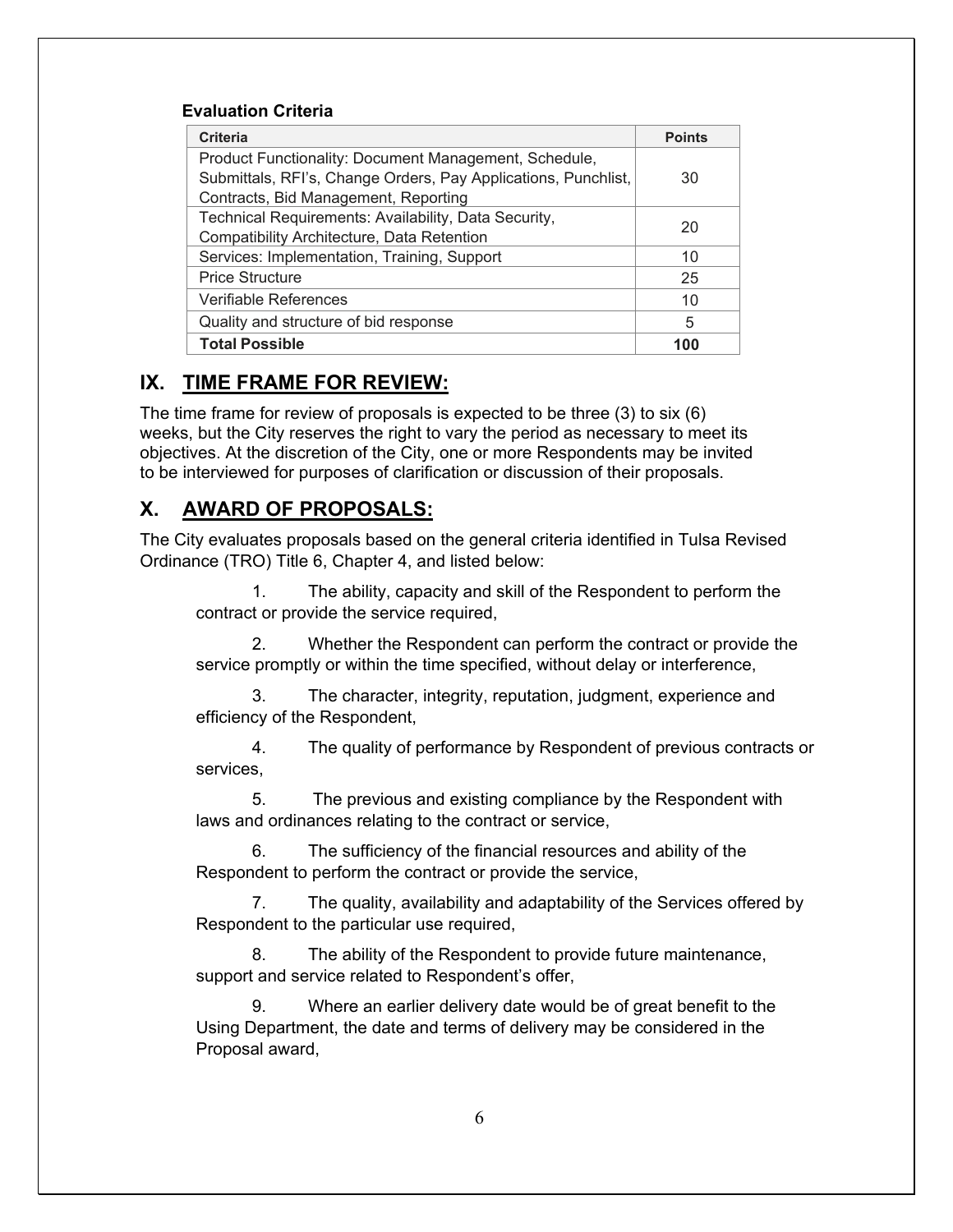10. The degree to which the Proposal submitted is complete, clear, and addresses the requirements in the CSP request specifications,

11. If a point system has been utilized in the CSP request specifications, the number of points earned by the Respondent.

12. The total cost of ownership, including the costs of supplies, materials, maintenance, and support necessary to perform the item's intended function.

13. If an evaluation committee performs the evaluation, the recommendation of such committee.

#### **XI. MISCELLANEOUS:**

- **A.** Your response to this CSP request will be considered part of the contract, if one is awarded to you.
- **B.** All data included in this CSP request, as well as any attachments, are proprietary to the City of Tulsa.
- **C.** The use of the City of Tulsa's name in any way as a potential customer is strictly prohibited except as authorized in writing by the City of Tulsa.
- **D.** Your proposal must clearly indicate the name of the responding organization, including the Respondent's e-mail address and web site information, if applicable, as well as the name, address, telephone number and e-mail address of the organization's primary contact for this proposal. Your proposal must include the name, address, telephone number and email address of the Respondent and/or team of Respondents assigned to the City account.
- **E.** The City is bound to comply with Oklahoma's Open Records Act, and information submitted with your proposal, with few exceptions, is a matter of public record. For specifics on the Oklahoma Open Records Act, see the link below:

#### https://libraries.ok.gov/law-legislative-reference/library-laws/statutes-open-records/

The City shall not be under any obligation to return any materials submitted in response to this CSP request.

The City expects to enter into a written Agreement with the chosen Respondent that will incorporate this CSP request and your proposal. In addition to any terms and conditions included in this CSP request, the City may include in the Agreement other terms and conditions as deemed necessary.

### **(THE REST OF THIS PAGE INTENTIONALLY LEFT BLANK)**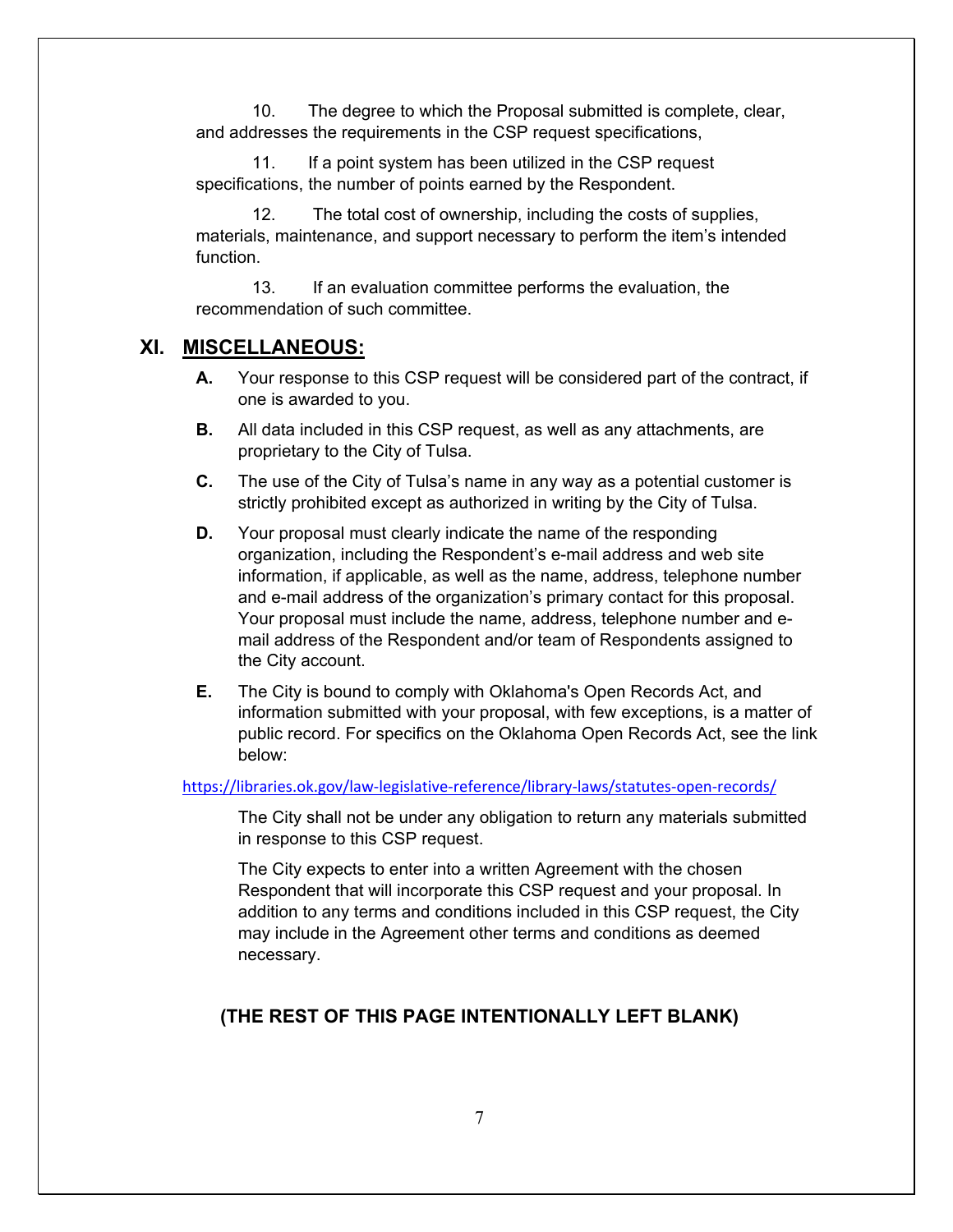#### **INTEREST AFFIDAVIT**

| <b>STATE OF</b> |        |
|-----------------|--------|
|                 | $\log$ |
| COUNTY OF       |        |

I, \_\_\_\_\_\_\_\_\_\_\_\_\_\_\_\_\_\_\_\_\_\_\_\_\_\_\_\_\_\_\_\_\_\_\_\_\_, of lawful age, being first duly sworn, state that I am the agent authorized by Seller to submit the attached Proposal. Affiant further states that no officer or employee of the City of Tulsa either directly or indirectly owns a five percent (5%) interest or more in the Respondent's business or such a percentage that constitutes a controlling interest. Affiant further states that the following officers, including any Trustee, and/or employee of the City of Tulsa own an interest in the Respondent's business which is less than a controlling interest, either direct or indirect.

 $\mathcal{L}_\text{max}$  and  $\mathcal{L}_\text{max}$  and  $\mathcal{L}_\text{max}$  and  $\mathcal{L}_\text{max}$  and  $\mathcal{L}_\text{max}$  and  $\mathcal{L}_\text{max}$ 

| By: Signature |
|---------------|
|               |
|               |
|               |
|               |
|               |
|               |
|               |
|               |
|               |
|               |
|               |
|               |
|               |

## **The Affidavit must be signed by an authorized agent and notarized**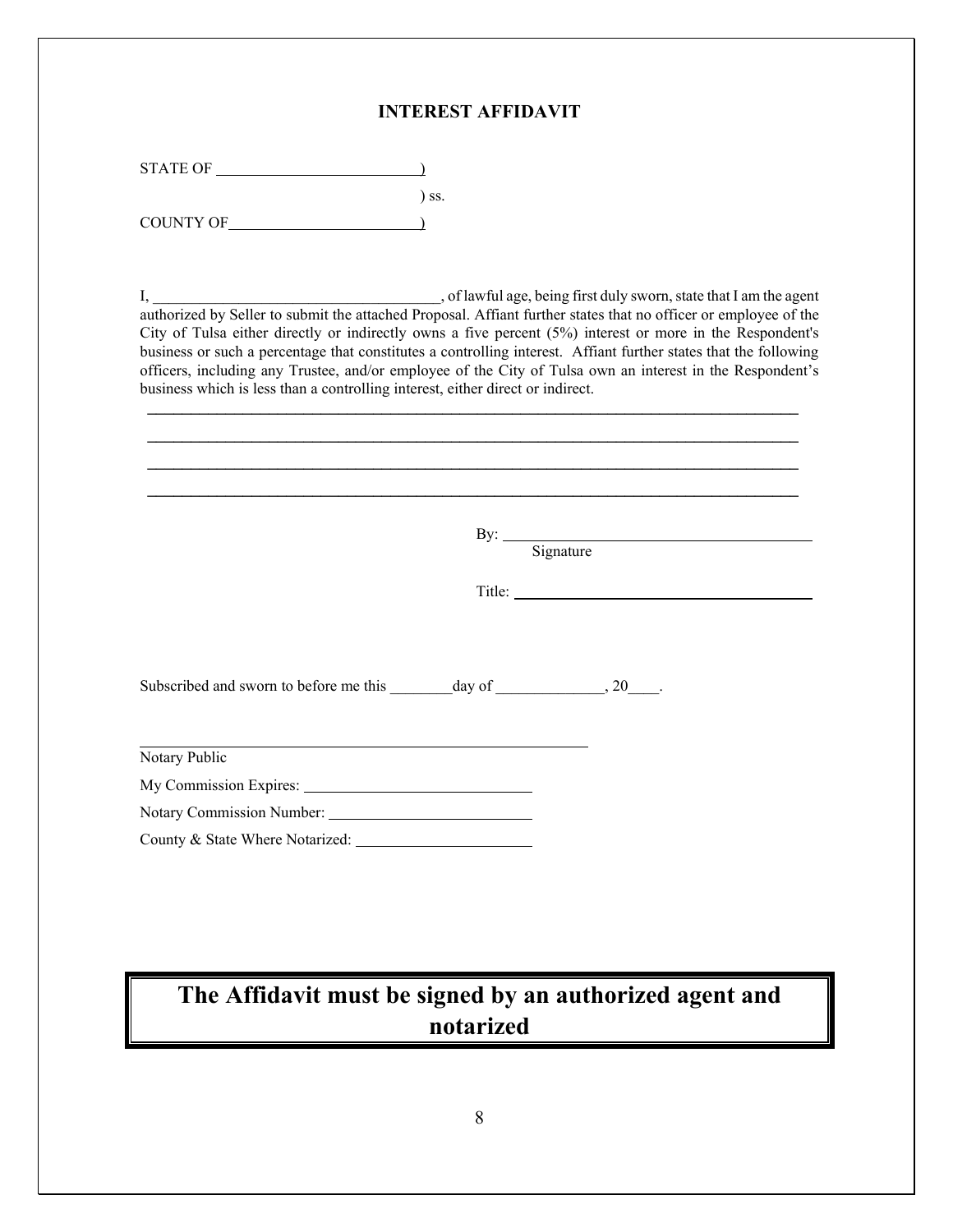### **NON-COLLUSION AFFIDAVIT**

(Required by Oklahoma law, 74 O.S. §85.22-85.25)

|                    | STATE OF                                                                                                                                                                                                                                                                                                                                                                                                                                                                                                                                                                                                                                                   |
|--------------------|------------------------------------------------------------------------------------------------------------------------------------------------------------------------------------------------------------------------------------------------------------------------------------------------------------------------------------------------------------------------------------------------------------------------------------------------------------------------------------------------------------------------------------------------------------------------------------------------------------------------------------------------------------|
|                    | $\sum$ ss.                                                                                                                                                                                                                                                                                                                                                                                                                                                                                                                                                                                                                                                 |
|                    |                                                                                                                                                                                                                                                                                                                                                                                                                                                                                                                                                                                                                                                            |
|                    |                                                                                                                                                                                                                                                                                                                                                                                                                                                                                                                                                                                                                                                            |
| sworn, state that: | (Seller's Authorized Agent)                                                                                                                                                                                                                                                                                                                                                                                                                                                                                                                                                                                                                                |
| 1.                 | I am the authorized agent of Seller herein for the purposes of certifying facts pertaining to<br>the existence of collusion between and among Respondents and municipal officials or<br>employees, as well as facts pertaining to the giving or offering of things of value to<br>government personnel in return for special consideration in the letting of any contract<br>pursuant to the Proposal to which this statement is attached.                                                                                                                                                                                                                 |
| 2.                 | I am fully aware of the facts and circumstances surrounding the making of Seller's Proposal<br>to which this statement is attached, and I have been personally and directly involved in the<br>proceedings leading to the submission of such Proposal; and                                                                                                                                                                                                                                                                                                                                                                                                 |
| 3.                 | Neither the Seller nor anyone subject to the Seller's direction or control has been a party:<br>to any collusion among Respondents in restraint of freedom of competition by<br>a.<br>agreement to Propose at a fixed price or to refrain from responding,<br>to any collusion with any municipal official or employee as to quantity, quality, or<br>b.<br>price in the prospective contract, or as to any other terms of such prospective<br>contract, nor<br>in any discussions between Respondents and any municipal official concerning<br>c.<br>exchange of money or other thing of value for special consideration in the letting<br>of a contract. |
|                    | By: $\qquad \qquad$                                                                                                                                                                                                                                                                                                                                                                                                                                                                                                                                                                                                                                        |
|                    | Signature                                                                                                                                                                                                                                                                                                                                                                                                                                                                                                                                                                                                                                                  |
|                    |                                                                                                                                                                                                                                                                                                                                                                                                                                                                                                                                                                                                                                                            |
|                    | Subscribed and sworn to before me this _______ day of ________________, 20_____.                                                                                                                                                                                                                                                                                                                                                                                                                                                                                                                                                                           |
| Notary Public      |                                                                                                                                                                                                                                                                                                                                                                                                                                                                                                                                                                                                                                                            |
|                    |                                                                                                                                                                                                                                                                                                                                                                                                                                                                                                                                                                                                                                                            |
|                    |                                                                                                                                                                                                                                                                                                                                                                                                                                                                                                                                                                                                                                                            |
|                    | County & State Where Notarized:                                                                                                                                                                                                                                                                                                                                                                                                                                                                                                                                                                                                                            |
|                    |                                                                                                                                                                                                                                                                                                                                                                                                                                                                                                                                                                                                                                                            |
|                    | The Affidavit must be signed by an authorized agent and                                                                                                                                                                                                                                                                                                                                                                                                                                                                                                                                                                                                    |

### **The Affidavit must be signed by an authorized agent and notarized**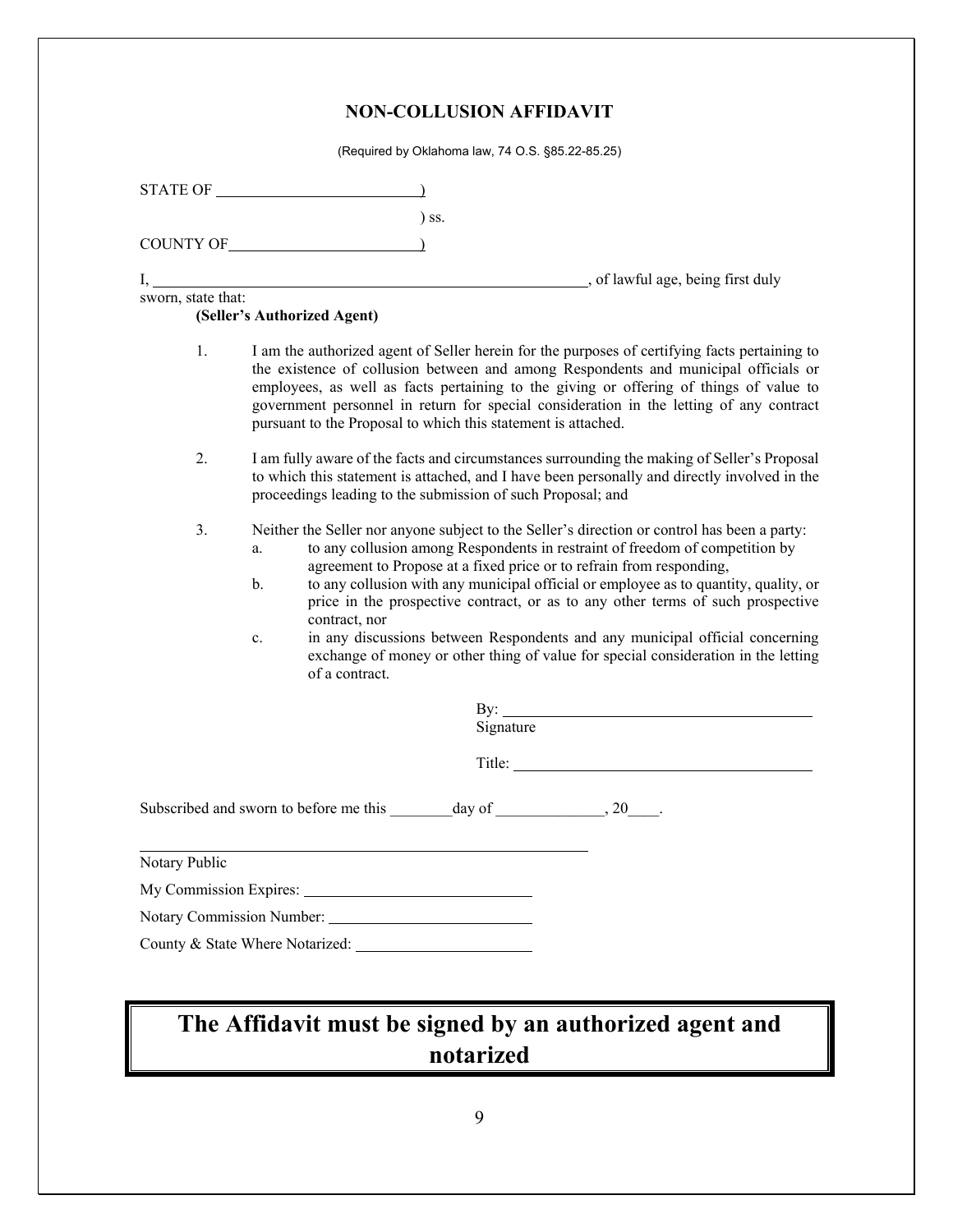### **AFFIDAVIT OF CLAIMANT**

STATE OF )

 $\qquad \qquad \text{{\sf l} \;s.}$ COUNTY OF  $\qquad \qquad$ 

The undersigned, of lawful age, being first duly sworn, on oath says that this contract is true and correct. Affiant further states that the work, services or materials will be completed or supplied in accordance with the contract, plans, specifications, orders or requests furnished the affiant. Affiant further states that (s)he has made no payment directly or indirectly of money or any other thing of value to any elected official, officer or employee of the City of Tulsa or any public trust of which the City is a beneficiary to obtain or procure the contract or purchase order.

|                                                                                         | By: $\qquad \qquad$ |                                           |
|-----------------------------------------------------------------------------------------|---------------------|-------------------------------------------|
|                                                                                         | Signature           |                                           |
|                                                                                         |                     | Name:                                     |
|                                                                                         |                     | Company: ________________________________ |
|                                                                                         |                     |                                           |
| Subscribed and sworn to before me this _____ day of __________________________, 20____. |                     |                                           |
| <b>Notary Public</b>                                                                    |                     |                                           |
| My Commission Expires: __________________________________                               |                     |                                           |
| Notary Commission Number: _____________________________                                 |                     |                                           |
|                                                                                         |                     |                                           |
|                                                                                         |                     |                                           |
| The Affidavit must be signed by an authorized agent and                                 |                     |                                           |
|                                                                                         | notarized           |                                           |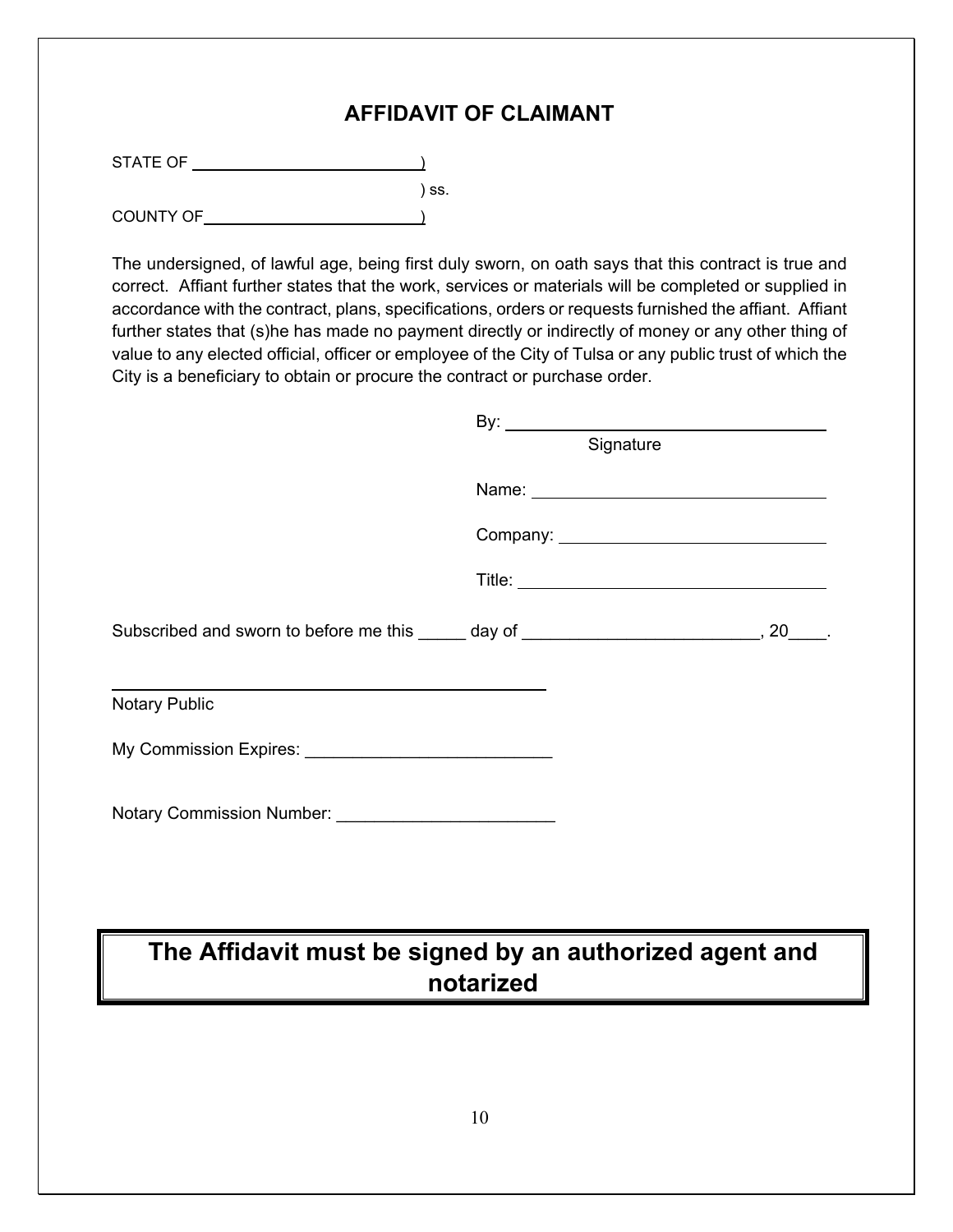### **ACKNOWLEDGMENT OF RECEIPT OF ADDENDA/AMENDMENTS**

I hereby acknowledge receipt of the following addenda or amendments, and understand that such addenda or amendments are incorporated into the Bid Packet and will become a part of any resulting contract.

List Date and Title/Number of all addenda or amendments: (Write "None" if applicable).

**Sign Here ►** 

Printed Name:

Title: Title: Title: The Contract of the Contract of the Contract of the Contract of the Contract of the Contract of the Contract of the Contract of the Contract of the Contract of the Contract of the Contract of the Contr

Date: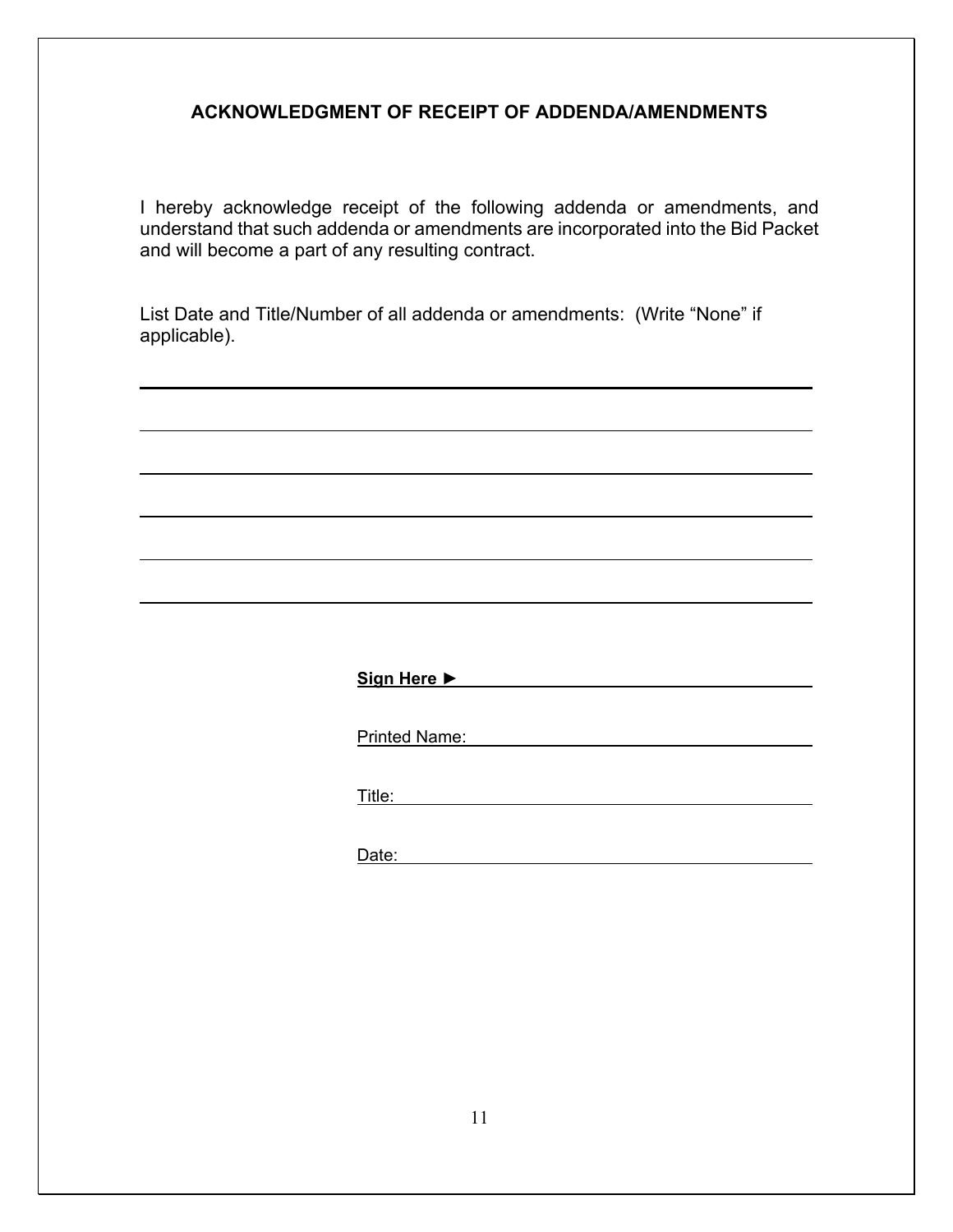### **RESPONDENT INFORMATION SHEET**

| Respondent's Legal Name: Name:                                                                                                                                                                                                       |                                                                                                                                                                                                                                      |  |  |  |
|--------------------------------------------------------------------------------------------------------------------------------------------------------------------------------------------------------------------------------------|--------------------------------------------------------------------------------------------------------------------------------------------------------------------------------------------------------------------------------------|--|--|--|
| (Must be Respondent's company name exactly as reflected on its organizational<br>documents, filed with the state in which Respondent is organized; not simply a DBA.)                                                                |                                                                                                                                                                                                                                      |  |  |  |
|                                                                                                                                                                                                                                      |                                                                                                                                                                                                                                      |  |  |  |
| Respondent's Type of Legal Entity: (check one)<br>() Sole Proprietorship<br>( ) Partnership<br>$($ ) Corporation<br>) Limited Partnership                                                                                            | ( ) Limited Liability Company<br>) Limited Liability Partnership<br>$\left($<br>) Other: _______________                                                                                                                             |  |  |  |
| Address: ________<br>Street                                                                                                                                                                                                          |                                                                                                                                                                                                                                      |  |  |  |
|                                                                                                                                                                                                                                      | City<br>State<br>Zip                                                                                                                                                                                                                 |  |  |  |
| <b>Sales Contact:</b>                                                                                                                                                                                                                | Website Address:___________________Email Address: ________________________<br><b>Legal or Alternate Sales Contact:</b>                                                                                                               |  |  |  |
|                                                                                                                                                                                                                                      |                                                                                                                                                                                                                                      |  |  |  |
|                                                                                                                                                                                                                                      | Street: <u>with the street of the street</u> and the street of the street of the street of the street of the street of the street of the street of the street of the street of the street of the street of the street of the street  |  |  |  |
|                                                                                                                                                                                                                                      |                                                                                                                                                                                                                                      |  |  |  |
|                                                                                                                                                                                                                                      | State: <u>________________________________</u>                                                                                                                                                                                       |  |  |  |
|                                                                                                                                                                                                                                      |                                                                                                                                                                                                                                      |  |  |  |
|                                                                                                                                                                                                                                      |                                                                                                                                                                                                                                      |  |  |  |
| Email: <u>Alexander Alexander Alexander Alexander Alexander Alexander Alexander Alexander Alexander Alexander Alexander Alexander Alexander Alexander Alexander Alexander Alexander Alexander Alexander Alexander Alexander Alex</u> | Email: <b>Exercise Contract Contract Contract Contract Contract Contract Contract Contract Contract Contract Contract Contract Contract Contract Contract Contract Contract Contract Contract Contract Contract Contract Contrac</b> |  |  |  |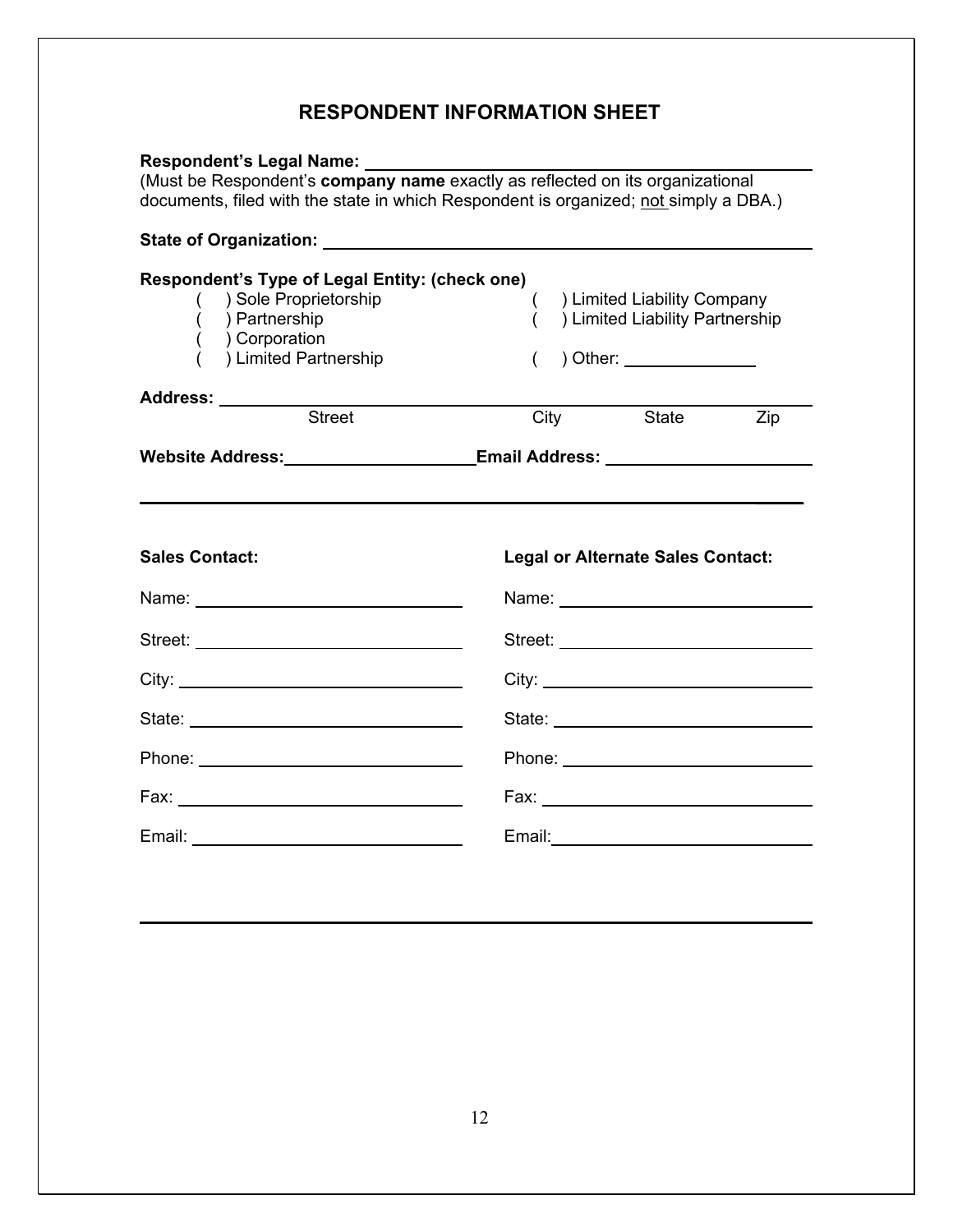### **Exhibit A – Price Sheet Summary**

Exhibit A must describe all costs of the proposal. A milestone payment plan must be submitted as part of each proposal. Milestone payments shall be paid based on completion of previously described progress points as agreed between the Respondent and the City. No milestone shall equal more than 10% of the total contract amount and must be associated with tangible deliverables.

Provide pricing specifics related to all services quoted in this CSP along with any implementation costs and exception items.

Include available discounts.

Pricing Summary

| <b>Section</b>      | <b>Description</b>                                      | Unit                            | Cost |
|---------------------|---------------------------------------------------------|---------------------------------|------|
|                     | <b>Total Software Costs YEAR 1</b>                      | Lump Sum;<br>Cost not-to-exceed | \$   |
| 2                   | <b>System Implementation Services YEAR 1</b>            | Lump Sum;<br>Cost not-to-exceed | S    |
| 3                   | System Services Maintenance and<br>Support Costs YEAR 1 | Lump Sum;<br>Cost not-to-exceed | \$   |
| <b>Total YEAR 1</b> |                                                         |                                 |      |

### Pricing Detail

Software Cost Details YEAR 1 – *Indicate whether Unit cost is per user OR per site license.* 

| Item                                | <b>Software Costs</b>                 | <b>Unit</b> | Cost |
|-------------------------------------|---------------------------------------|-------------|------|
| 1.1                                 | <b>Administrator User</b><br>Licenses |             | \$   |
| 1.2                                 | <b>Finance User Licenses</b>          |             | \$   |
| 1.3                                 | Project Manager User<br>Licenses      |             | \$   |
| 1.4                                 | Project Team User<br>Licenses         |             | \$   |
| 1.5                                 | <b>Administrator User</b><br>Licenses |             | \$   |
| <b>Total of All Section 1 Costs</b> |                                       | \$          |      |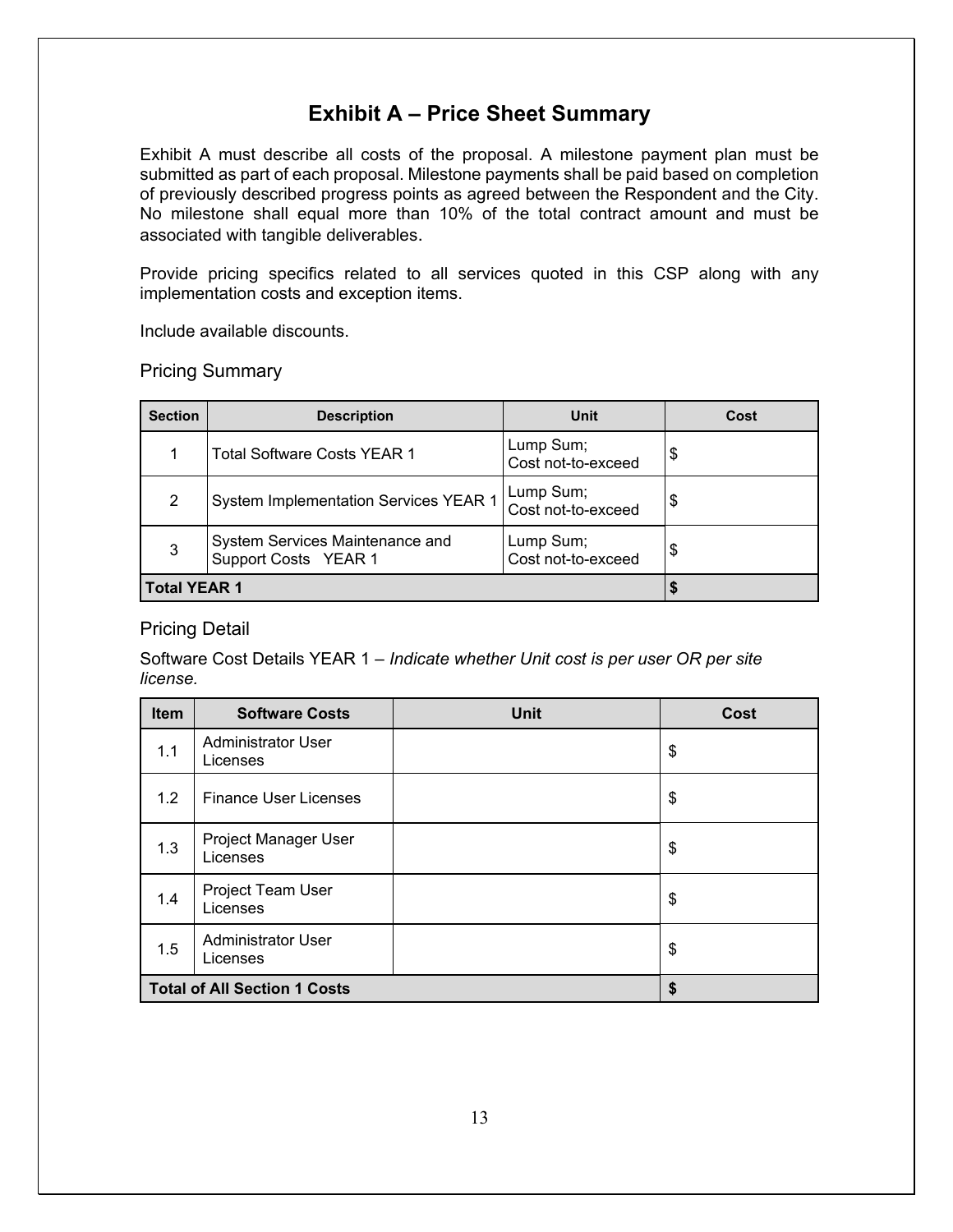| Item                                | <b>Implementation Services Costs</b>       | <b>Unit</b> | Cost |
|-------------------------------------|--------------------------------------------|-------------|------|
| 2.1                                 | Project Management                         |             | \$   |
| 2.2                                 | Installation of Base Application           |             | \$   |
| 2.3                                 | Design                                     |             | \$   |
| 2.4                                 | Configuration                              |             | \$   |
| 2.5                                 | Data Conversion                            |             | \$   |
| 2.6                                 | Interfaces                                 |             | \$   |
| 2.7                                 | Reporting                                  |             | \$   |
| 2.8                                 | <b>Application/System Testing</b>          |             | \$   |
| 2.9                                 | Performance Testing                        |             | \$   |
| 2.10                                | <b>Production Environment Installation</b> |             | \$   |
| 2.11                                | <b>Project Team Training</b>               |             | \$   |
| 2.12                                | <b>System Documentation</b>                |             | \$   |
| 2.13                                | <b>End User Training</b>                   |             | \$   |
| 2.14                                | <b>Acceptance Testing</b>                  |             | \$   |
| 2.15                                | Deployment                                 |             | \$   |
| 2.16                                | Post Implementation Support                |             | \$   |
| 2.17                                | Other                                      |             | \$   |
| 2.18                                | Other                                      |             | \$   |
| 2.19                                | Other                                      |             | \$   |
| 2.2                                 | Other                                      |             | \$   |
| <b>Total of All Section 2 Costs</b> |                                            |             | \$   |

System Implementation Cost Details YEAR 1- *Indicate whether Unit cost is by number of users OR per hour.* 

14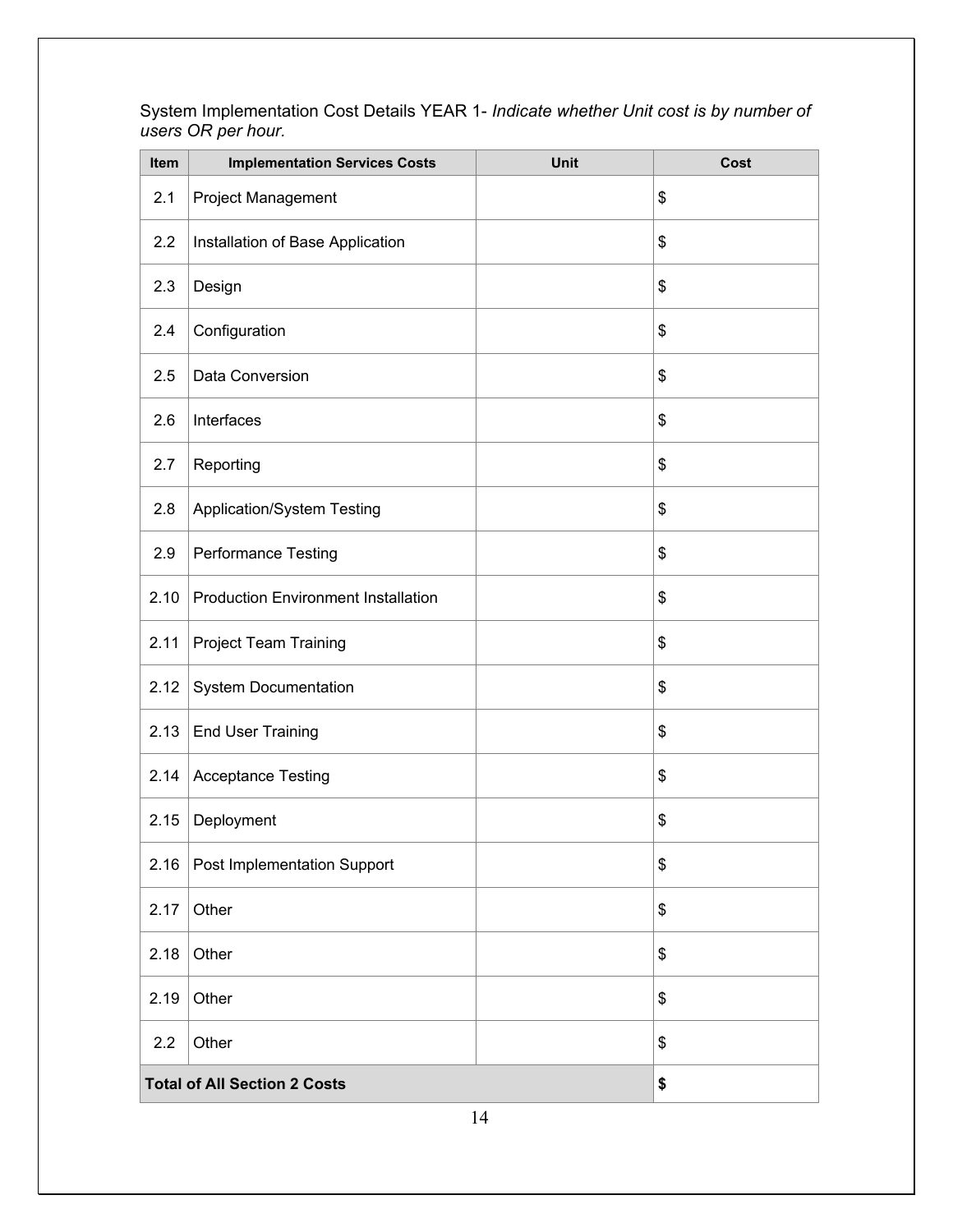System Support Services Cost Details YEAR 1- *Indicate whether Units cost is per user OR per site license.* 

| <b>Item</b>                         | <b>Support Costs</b>                  | Unit | Cost |
|-------------------------------------|---------------------------------------|------|------|
| 3.1                                 | <b>Training Services</b>              |      | \$   |
| 3.2                                 | <b>Application Support Services</b>   |      | \$   |
| 3.3                                 | <b>Database Support Services</b>      |      | \$   |
| 3.4                                 | <b>System Administration Services</b> |      | \$   |
| <b>Total of All Section 3 Costs</b> |                                       | S    |      |

Respondents must detail the costs of training for additional users. Provide an estimated total training cost, including travel tickets, hotel, and meals per diem if applicable.

| No.          | <b>Description</b>                                       | Fee |
|--------------|----------------------------------------------------------|-----|
|              | Price for additional training per class (Max 10 Persons) |     |
|              | Travel expenses                                          |     |
| 3            | Hotel expenses                                           |     |
| 4            | Meals per diem if applicable                             |     |
| <b>Total</b> |                                                          |     |

Additionally, please provide a rate card detailing the costs for any additional services that may be required for future enhancements that fall outside of the standard maintenance and support agreement. Proposer is to provide a line item for each discipline available. The provider must describe any additional APPLICATION DEVELOPMENT that is required to meet the requirements of the City stated in that are not part of the proposed SYSTEM and are not included in the BASE SUPPORT of the PMSS.

| <b>Discipline</b> | Per Hour Fee |
|-------------------|--------------|
|                   |              |
|                   |              |
|                   |              |
|                   |              |
|                   |              |
|                   |              |
|                   |              |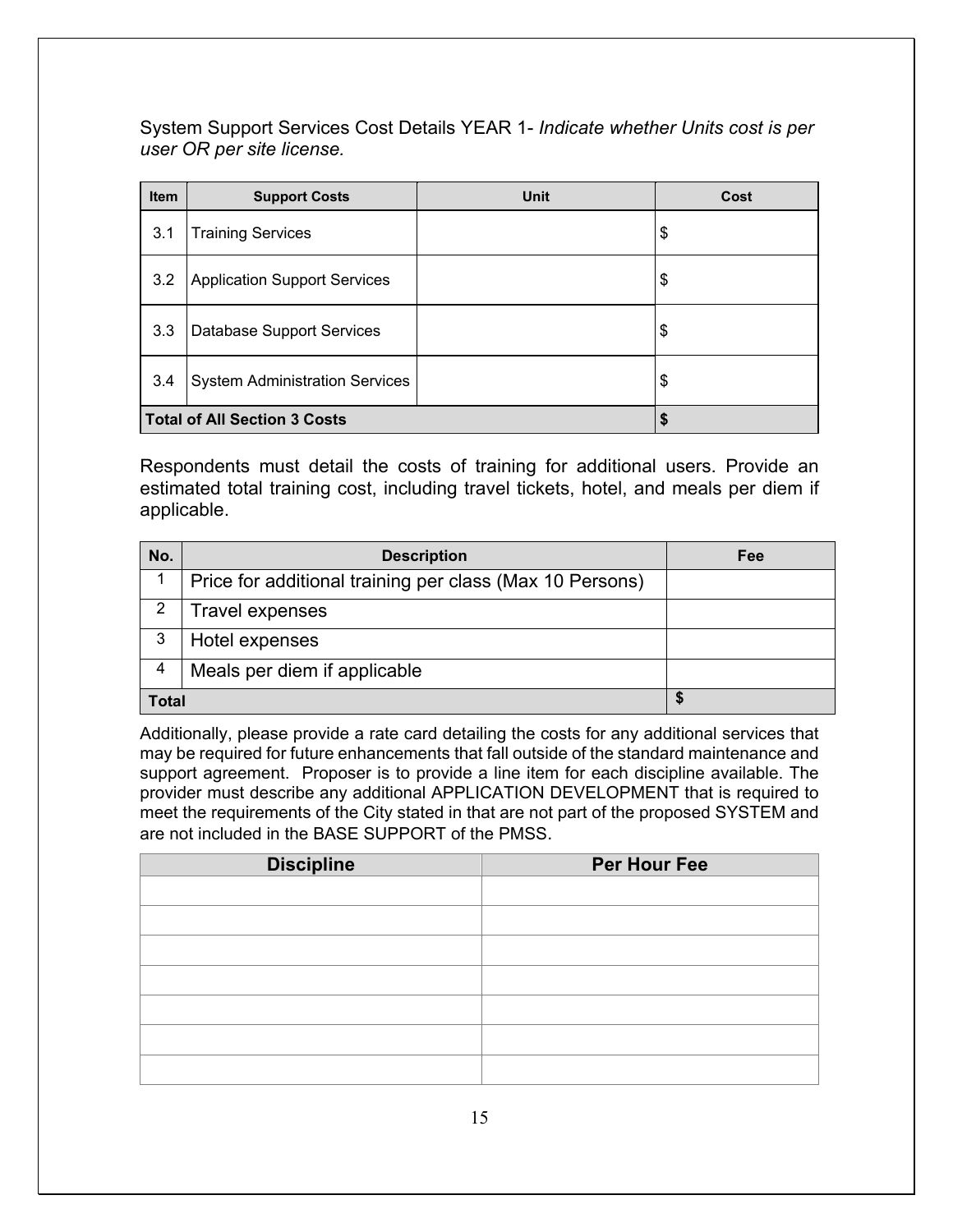Provide cost proposals for Years 2-5.

Company Name: \_\_\_\_\_\_\_\_\_\_\_\_\_\_\_\_\_\_\_\_\_\_\_\_\_\_\_\_\_\_ Date: \_\_\_\_\_\_\_\_\_\_\_\_\_\_\_\_\_\_\_\_

Signature: \_\_\_\_\_\_\_\_\_\_\_\_\_\_\_\_\_\_\_\_\_\_\_\_\_\_\_\_\_\_\_\_\_\_\_

Name Printed: \_\_\_\_\_\_\_\_\_\_\_\_\_\_\_\_\_\_\_\_\_\_\_\_\_\_\_\_\_\_\_

Title: \_\_\_\_\_\_\_\_\_\_\_\_\_\_\_\_\_\_\_\_\_\_\_\_\_\_\_\_\_\_\_\_\_\_\_\_\_\_\_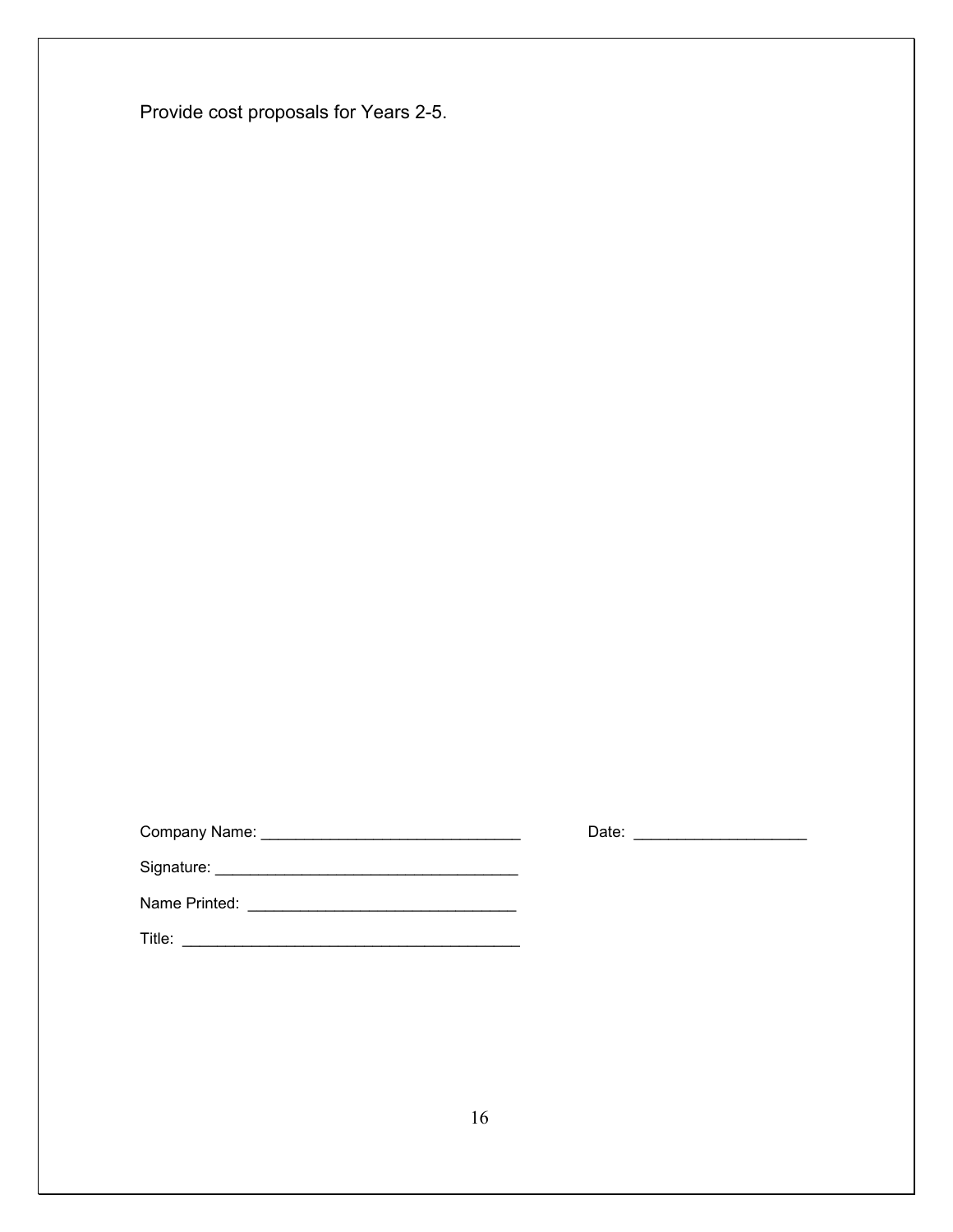#### **City of Tulsa General Contract Terms**

It is anticipated that the City of Tulsa will enter into a contract with the selected Respondent for an initial term ending one (1) year from the date of its execution by the City's Mayor, with four (4) oneyear renewals available at the option of the City. Contracts entered into by the City of Tulsa generally include, but are not limited to, the following terms:

- 1. **Renewals.** Contractor understands and acknowledges that any future contracts or renewals are neither automatic nor implied by this Agreement. The continuing purchase by City of the Services set forth in this Agreement is subject to City's needs and to City's annual appropriation of sufficient funds in City's fiscal year (July  $1<sup>st</sup>$  to June 30<sup>th</sup>) in which such Services are purchased. In the event City does not appropriate or budget sufficient funds to perform this Agreement, this Agreement shall be null and void without further action by City.
- 2. **No Indemnification or Arbitration by City.** Contractor understands and acknowledges that City is a municipal corporation that is funded by its taxpayers to operate for the benefit of its citizens. Accordingly, and pursuant to Oklahoma law, City shall not indemnify nor hold Contractor harmless for loss, damage, expense or liability arising from or related to this Agreement, including any attorneys' fees and costs. In addition, Contractor shall not limit its liability to City for actual loss or direct damages for any claim based on a breach of this Agreement and the documents incorporated herein. City reserves the right to pursue all legal and equitable remedies to which it may be entitled. City will not agree to binding arbitration of any disputes.
- 3. **Intellectual Property Indemnification by Contractor.** Contractor agrees to indemnify, defend, and save harmless City and its officers, employees and agents from all suits and actions of every nature brought against them due to the use of patented, trademarked or copyright-protected appliances, products, materials or processes provided by Contractor hereunder. Contractor shall pay all royalties and charges incident to such patents, trademarks or copyrights.
- 4. **General Liability.** Contractor shall hold City harmless from any loss, damage or claims arising from or related to the performance of the Agreement herein. Contractor must exercise all reasonable and customary precaution to prevent any harm or loss to all persons and property related to this Agreement.
- 5. **Liens.** Pursuant to City's Charter (Art. XII, §5), no lien of any kind shall exist against any property of City. Contractor agrees to indemnify and hold the City harmless from all claims, demands, causes of action or suits of whatever nature arising out of the services, labor, and material furnished by Contractor or Contractor's subcontractors under the scope of this Agreement.
- 6. **No Confidentiality.** Contractor understands and acknowledges that City is subject to the Oklahoma Open Records Act (51 O.S. §24A.1 *et seq.*) and therefore cannot assure the confidentiality of contract terms or other information provided by Contractor pursuant to this Agreement that would be inconsistent with City's compliance with its statutory requirements there under.
- 7. **Compliance with Laws.** Contractor shall be responsible for complying with all applicable federal, state and local laws. Contractor is responsible for any costs of such compliance. Contractor shall take the necessary actions to ensure its operations in performance of this contract and its employment practices are in compliance with the requirements of the Americans with Disabilities Act. Contractor certifies that it and all of its subcontractors to be used in the performance of this agreement are in compliance with 25 O.S. Sec. 1313 and participate in the Status Verification System. The Status Verification System is defined in 25 O.S. Sec. 1313 and includes, but is not limited to, the free Employee Verification Program (E-Verify) available at www.dhs.gov/E-Verify.
- 8. **Right to Audit.** The parties agree that books, records, documents, accounting procedures,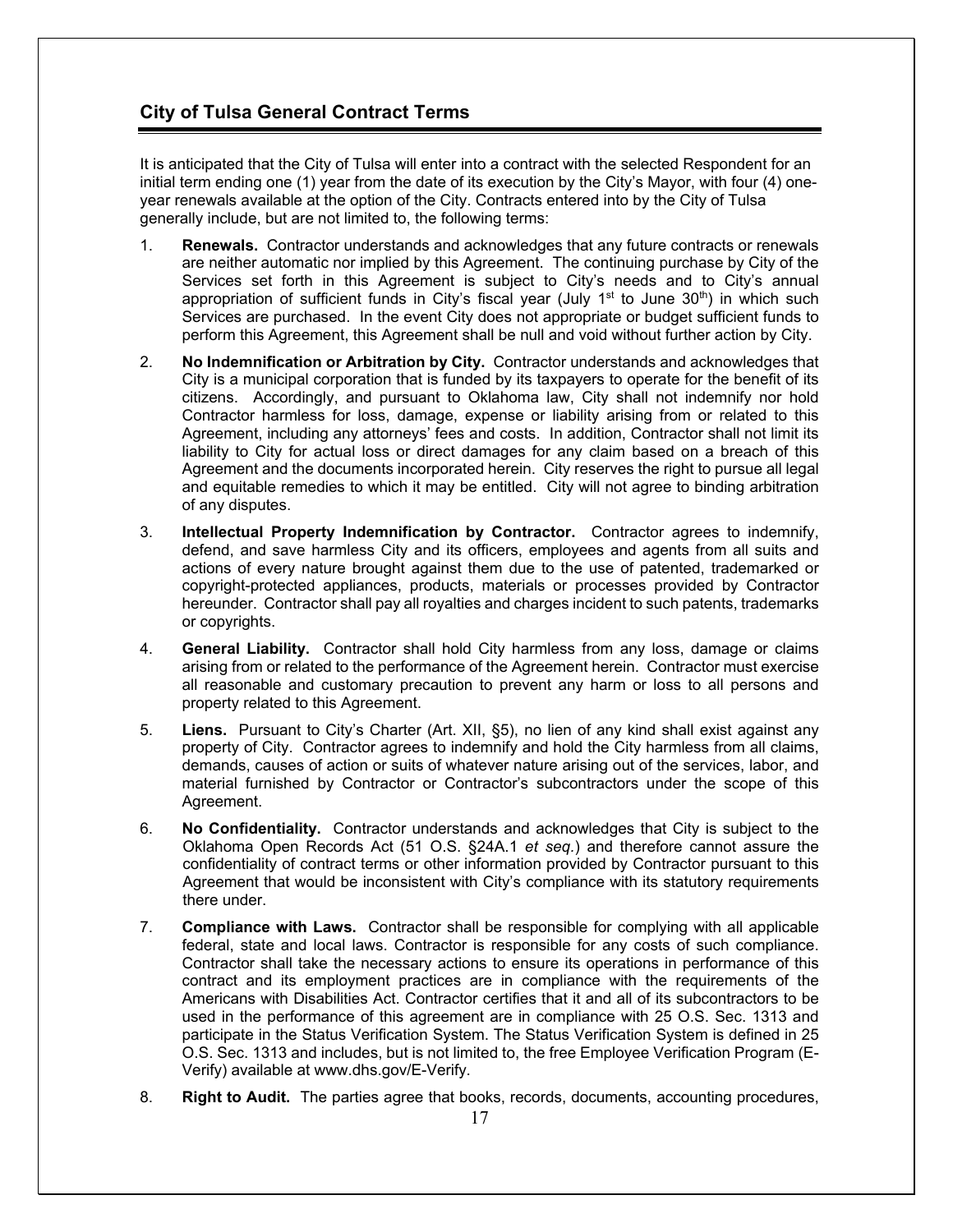practices, price lists or any other items related to the Services provided hereunder are subject to inspection, examination, and copying by City or its designees. Contractor shall retain all records related to this Agreement for the duration of the contract term and a period of three years following completion and/or termination of the contract. If an audit, litigation or other action involving such records begins before the end of the three year period, the records shall be maintained for three years from the date that all issues arising out of the action are resolved or until the end of the three year retention period, whichever is later.

- 9. **Governing Law and Venue.** This Agreement is executed in and shall be governed by and construed in accordance with the laws of the State of Oklahoma without regard to its choice of law principles, which shall be the forum for any lawsuits arising under this Agreement or incident thereto. The parties stipulate that venue is proper in a court of competent jurisdiction in Tulsa County, Oklahoma and each party waives any objection to such venue.
- 10. **No Waiver.** A waiver of any breach of any provision of this Agreement shall not constitute or operate as a waiver of any other provision, nor shall any failure to enforce any provision hereof operate as a waiver of the enforcement of such provision or any other provision.
- 11. **Entire Agreement/No Assignment.** This Agreement and any documents incorporated herein constitute the entire agreement of the parties and supersede any and all prior agreements, oral or otherwise, relating to the subject matter of this Agreement. This Agreement may only be modified or amended in writing and must be signed by both parties. Notwithstanding anything to the contrary herein, the City does not agree to the terms of any future agreements, revisions or modifications that may be required under this Agreement unless such terms, revisions or modifications have been reduced to writing and signed by both parties. Contractor may not assign this Agreement or use subcontractors to provide the Goods and/or Services without City's prior written consent. Contractor shall not be entitled to any claim for extras of any kind or nature.
- 12. **Equal Employment Opportunity**. Contractor shall comply with all applicable laws regarding equal employment opportunity and nondiscrimination

#### **The undersigned agrees to the inclusion of the above provisions, among others, in any contract with the City of Tulsa.**

| Company Name: |  |  |
|---------------|--|--|
|               |  |  |

Date:  $\Box$ 

| Signature: |  |
|------------|--|
|------------|--|

| Name Printed: |  |
|---------------|--|
|               |  |
|               |  |
|               |  |

Title:  $\frac{1}{\sqrt{2}}$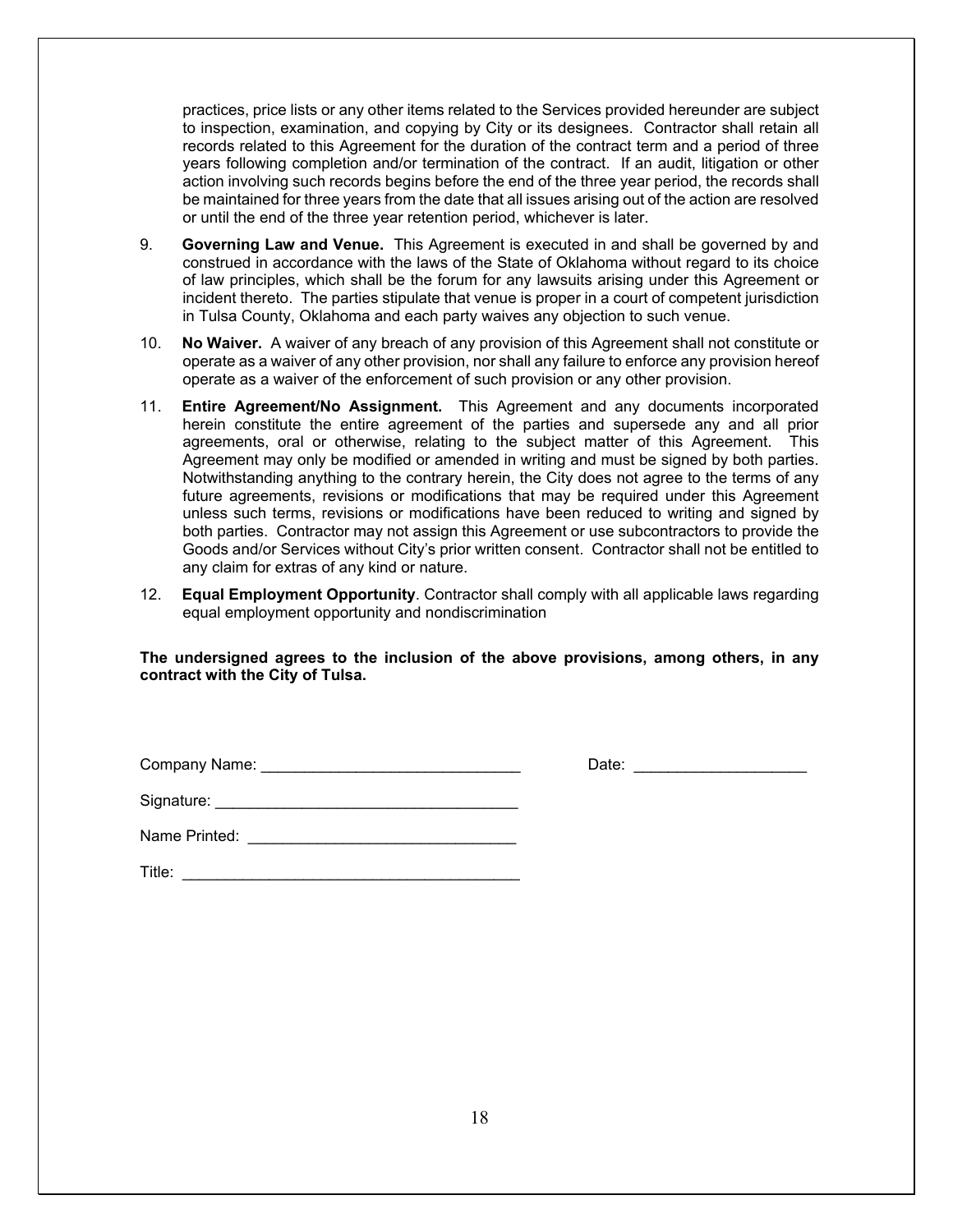### **Attachment A – References**

By submitting required references with a proposal, Respondents are confirming references are accurate and comprehensive, so that members of the evaluation committee will have the accurate information to contact such references. Any references found to be inaccurate or incomplete may result in proposal rejection.

### **REFERENCE NUMBER 1**

| Company Name:                                                     |                                                                    |
|-------------------------------------------------------------------|--------------------------------------------------------------------|
| Address (include City, State, and Zip):                           |                                                                    |
| Contact person with the company:                                  |                                                                    |
| Telephone number for the person listed                            |                                                                    |
| above:                                                            |                                                                    |
| Email address for the contact person:                             |                                                                    |
| How long has this reference been your customer?<br>1)             |                                                                    |
|                                                                   |                                                                    |
|                                                                   |                                                                    |
| What is the size of this customer's annual capital program?<br>2) |                                                                    |
|                                                                   |                                                                    |
|                                                                   |                                                                    |
| What software did you provide this customer?<br>3)                |                                                                    |
|                                                                   |                                                                    |
|                                                                   |                                                                    |
| What types of services did you provide for this customer?<br>4)   |                                                                    |
|                                                                   |                                                                    |
|                                                                   |                                                                    |
| 5)                                                                | How long did the project take from notice to proceed to "go-live"? |
|                                                                   |                                                                    |
|                                                                   |                                                                    |
| Describe the type of work provided for this reference.<br>6)      |                                                                    |
|                                                                   |                                                                    |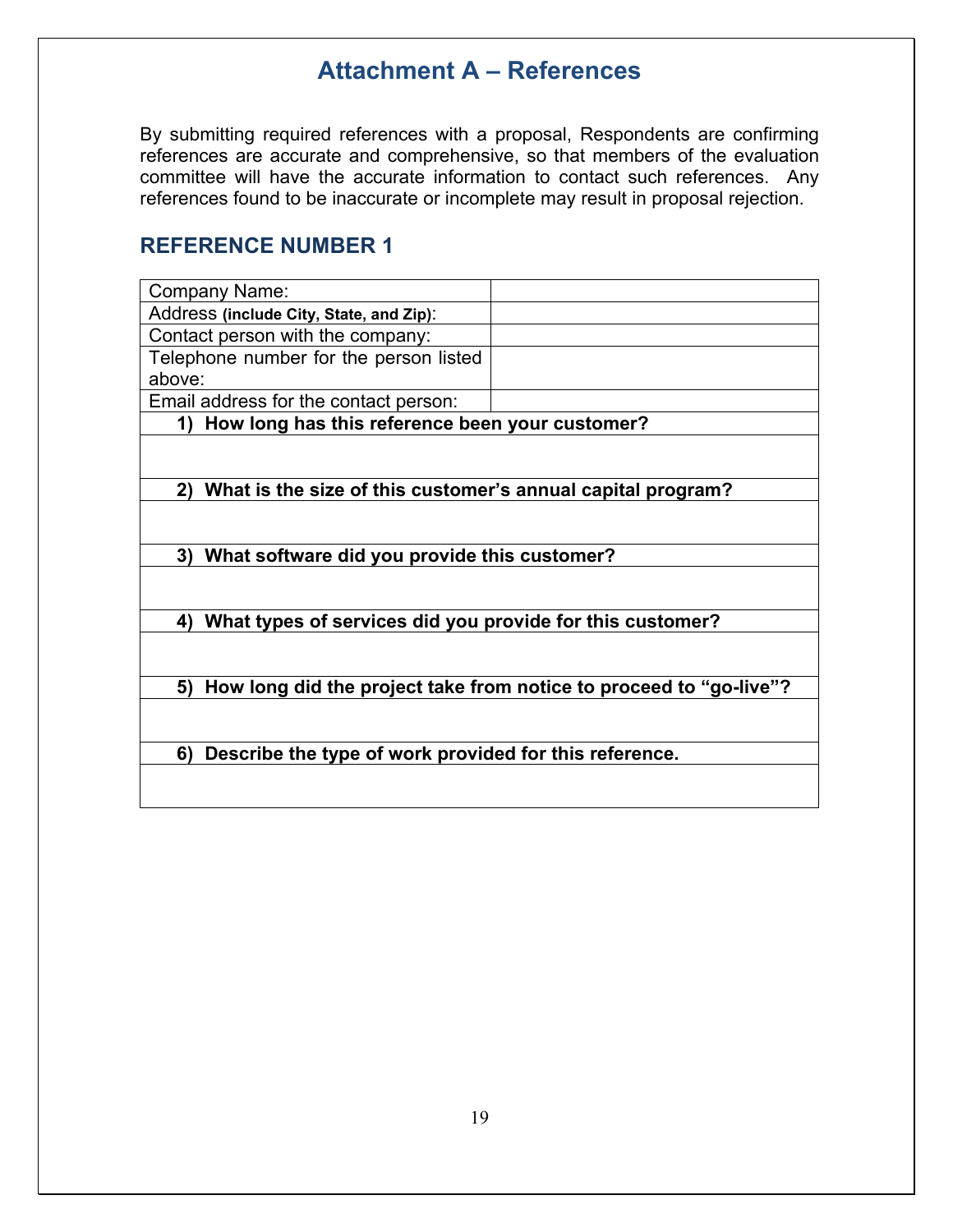# **Attachment A – References**

### **REFERENCE NUMBER 2**

| <b>Company Name:</b>                                              |                                                                    |
|-------------------------------------------------------------------|--------------------------------------------------------------------|
| Address (include City, State, and Zip):                           |                                                                    |
| Contact person with the company:                                  |                                                                    |
| Telephone number for the person listed                            |                                                                    |
| above:                                                            |                                                                    |
| Email address for the contact person:                             |                                                                    |
| How long has this reference been your customer?<br>1)             |                                                                    |
|                                                                   |                                                                    |
|                                                                   |                                                                    |
| What is the size of this customer's annual capital program?<br>2) |                                                                    |
|                                                                   |                                                                    |
|                                                                   |                                                                    |
| What software did you provide this customer?<br>3)                |                                                                    |
|                                                                   |                                                                    |
|                                                                   |                                                                    |
| What types of services did you provide for this customer?<br>4)   |                                                                    |
|                                                                   |                                                                    |
| 5)                                                                |                                                                    |
|                                                                   | How long did the project take from notice to proceed to "go-live"? |
|                                                                   |                                                                    |
| Describe the type of work provided for this reference.<br>6)      |                                                                    |
|                                                                   |                                                                    |
|                                                                   |                                                                    |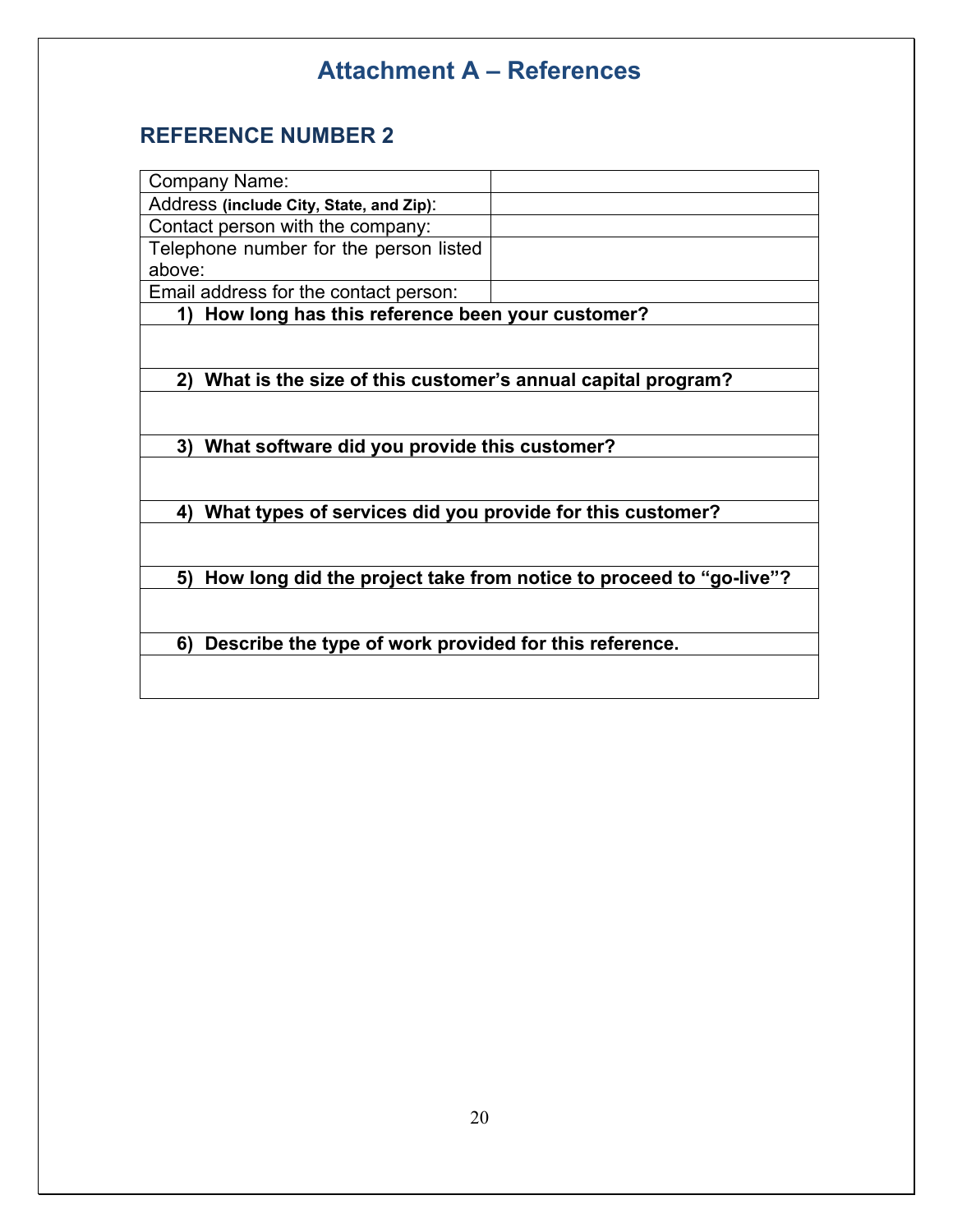# **Attachment A – References**

### **REFERENCE NUMBER 3**

| How long has this reference been your customer?                    |
|--------------------------------------------------------------------|
|                                                                    |
|                                                                    |
| What is the size of this customer's annual capital program?        |
|                                                                    |
|                                                                    |
| What software did you provide this customer?                       |
|                                                                    |
|                                                                    |
| What types of services did you provide for this customer?          |
|                                                                    |
|                                                                    |
| How long did the project take from notice to proceed to "go-live"? |
|                                                                    |
| Describe the type of work provided for this reference.             |
|                                                                    |
| Telephone number for the person listed                             |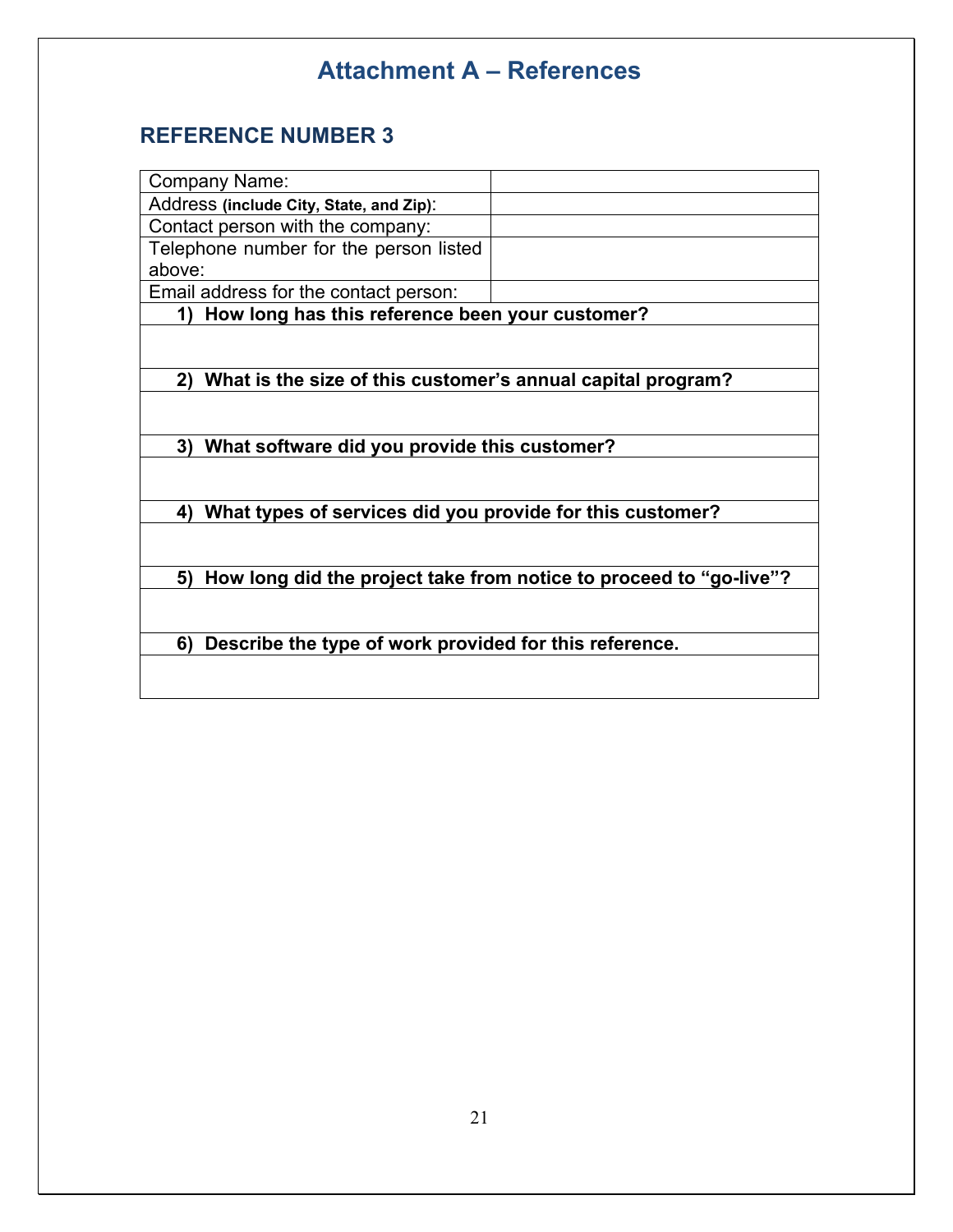### **Attachment B – Process Diagrams**



**Partial Payment Process** Partial Payment Process

22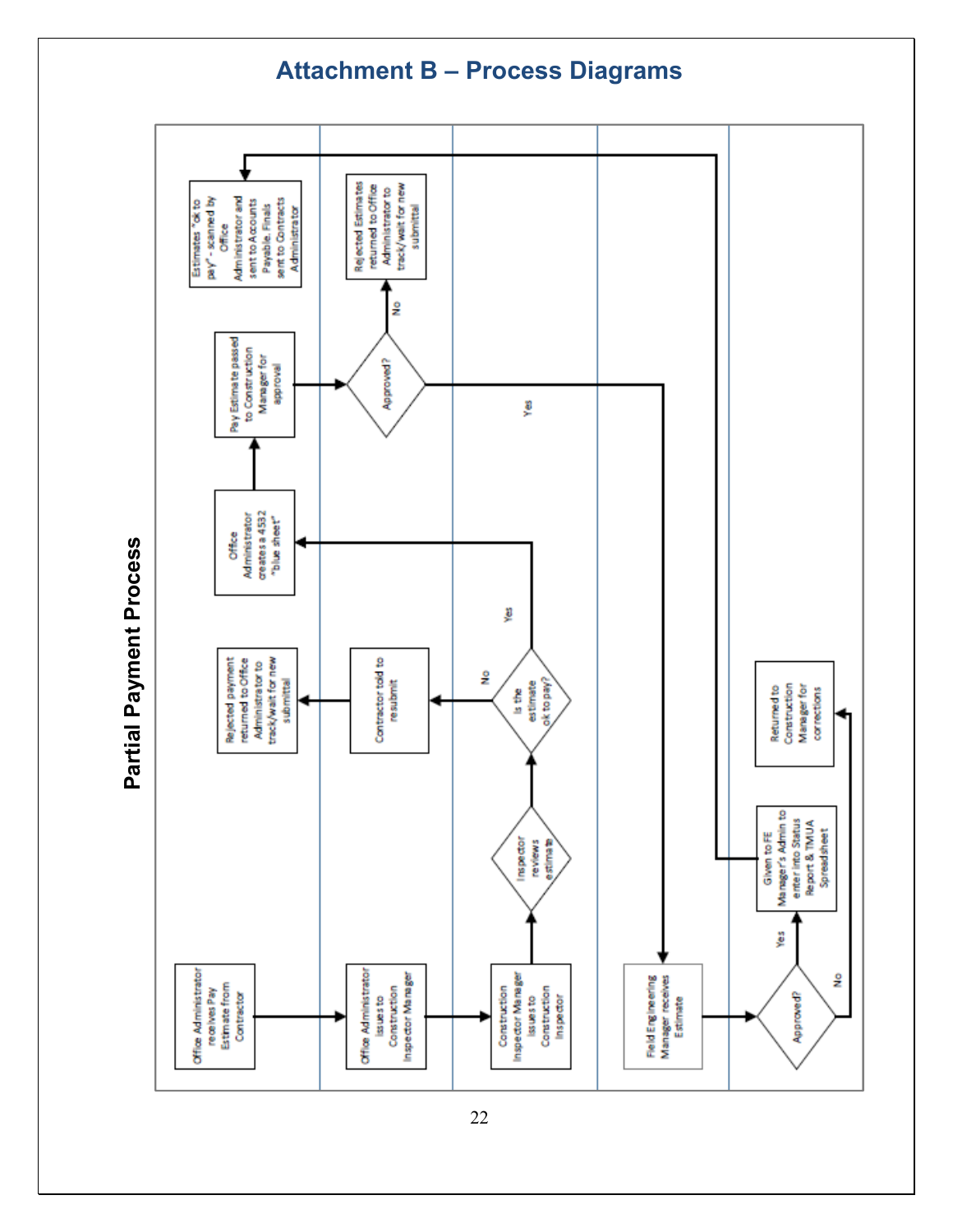

**Change Order Process** Change Order Process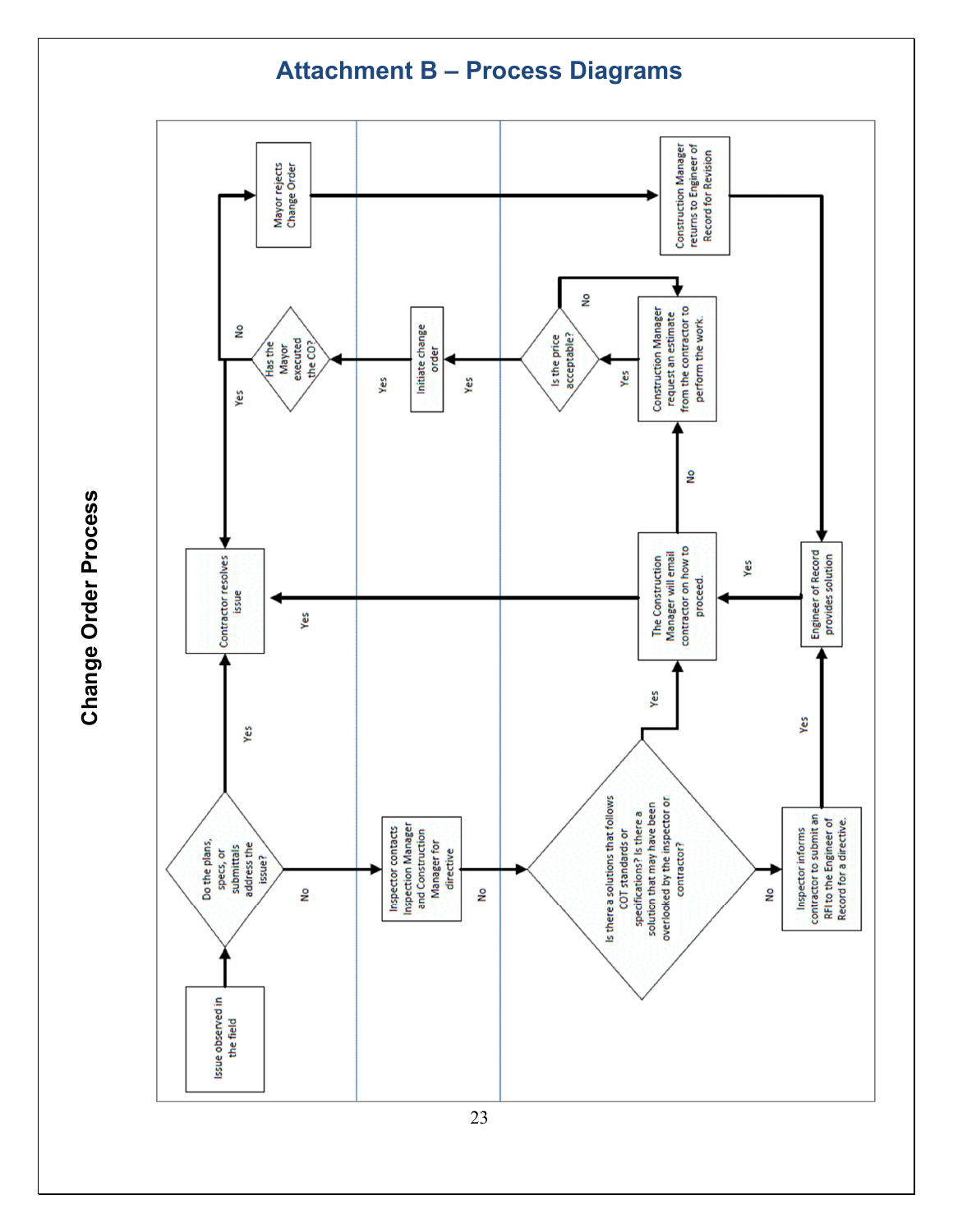### **Attachment C- Questionnaire**

**Date:** 

**Note:** "**Must-Haves"** captured in **Bold**. "Nice-To-Haves" not emboldened.

| <b>Comment</b><br>1.1 Document Management<br><b>Yes</b><br><b>No</b><br>1.1.1 Does the proposed solution have the ability to create document folders as<br>needed to collect project documentation on a project by project basis?<br>Does the proposed solution have the ability to close/lock documents stored in system as well as assign this ability to certain roles?<br>1.1.2<br>Does the proposed solution have uploading capabilities for plans including "red<br>1.1.3 lining" of changes in computer aided design (CAD), Autodesk Revit, Adobe Acrobat<br>(PDF) and/or building information modeling (BIM) documents?<br>1.1.4 Does your tool offer ability to view, markup and collaborate on PDFs and/or BIM<br>drawings?<br>Does your document management tool have ability to store different versions<br>1.1.5 of the same file, while ensuring users always access the most current<br>$\,$ version of the file?<br>1.2 Schedule<br><b>Yes</b><br><b>Comment</b><br><b>No</b><br>Does the program have interactive scheduling with project management that<br>1.2.1 will track scheduling milestone information as well as the versions of the<br>baseline schedule, planned schedule, and actual schedule?<br>1.2.2 Can a schedule template be created and utilized as a baseline schedule for a<br>project?<br>1.2.3 Can an existing project schedule from another scheduling tool be imported $\big $ to be managed within the proposed solution? If so, which ones?<br>1.2.4 Can schedules be uploaded by end users?<br>1.2.5 Does your system have ability to create tasks within a schedule and assign<br>the task to a user?<br>1.2.6 Does your system have ability to edit, remove, and add changes to schedule<br>tasks for a project?<br>1.2.7 Does the proposed solution provide a CPM-type scheduling component that<br>automatically updates the entire schedule as tasks are updated or changed?<br>1.2.8 Can the schedule track and graphically show the critical path? | 1 Product Functionality |  |  |  |  |
|--------------------------------------------------------------------------------------------------------------------------------------------------------------------------------------------------------------------------------------------------------------------------------------------------------------------------------------------------------------------------------------------------------------------------------------------------------------------------------------------------------------------------------------------------------------------------------------------------------------------------------------------------------------------------------------------------------------------------------------------------------------------------------------------------------------------------------------------------------------------------------------------------------------------------------------------------------------------------------------------------------------------------------------------------------------------------------------------------------------------------------------------------------------------------------------------------------------------------------------------------------------------------------------------------------------------------------------------------------------------------------------------------------------------------------------------------------------------------------------------------------------------------------------------------------------------------------------------------------------------------------------------------------------------------------------------------------------------------------------------------------------------------------------------------------------------------------------------------------------------------------------------------------------------------------------------------------------------------------------------------------|-------------------------|--|--|--|--|
|                                                                                                                                                                                                                                                                                                                                                                                                                                                                                                                                                                                                                                                                                                                                                                                                                                                                                                                                                                                                                                                                                                                                                                                                                                                                                                                                                                                                                                                                                                                                                                                                                                                                                                                                                                                                                                                                                                                                                                                                        |                         |  |  |  |  |
|                                                                                                                                                                                                                                                                                                                                                                                                                                                                                                                                                                                                                                                                                                                                                                                                                                                                                                                                                                                                                                                                                                                                                                                                                                                                                                                                                                                                                                                                                                                                                                                                                                                                                                                                                                                                                                                                                                                                                                                                        |                         |  |  |  |  |
|                                                                                                                                                                                                                                                                                                                                                                                                                                                                                                                                                                                                                                                                                                                                                                                                                                                                                                                                                                                                                                                                                                                                                                                                                                                                                                                                                                                                                                                                                                                                                                                                                                                                                                                                                                                                                                                                                                                                                                                                        |                         |  |  |  |  |
|                                                                                                                                                                                                                                                                                                                                                                                                                                                                                                                                                                                                                                                                                                                                                                                                                                                                                                                                                                                                                                                                                                                                                                                                                                                                                                                                                                                                                                                                                                                                                                                                                                                                                                                                                                                                                                                                                                                                                                                                        |                         |  |  |  |  |
|                                                                                                                                                                                                                                                                                                                                                                                                                                                                                                                                                                                                                                                                                                                                                                                                                                                                                                                                                                                                                                                                                                                                                                                                                                                                                                                                                                                                                                                                                                                                                                                                                                                                                                                                                                                                                                                                                                                                                                                                        |                         |  |  |  |  |
|                                                                                                                                                                                                                                                                                                                                                                                                                                                                                                                                                                                                                                                                                                                                                                                                                                                                                                                                                                                                                                                                                                                                                                                                                                                                                                                                                                                                                                                                                                                                                                                                                                                                                                                                                                                                                                                                                                                                                                                                        |                         |  |  |  |  |
|                                                                                                                                                                                                                                                                                                                                                                                                                                                                                                                                                                                                                                                                                                                                                                                                                                                                                                                                                                                                                                                                                                                                                                                                                                                                                                                                                                                                                                                                                                                                                                                                                                                                                                                                                                                                                                                                                                                                                                                                        |                         |  |  |  |  |
|                                                                                                                                                                                                                                                                                                                                                                                                                                                                                                                                                                                                                                                                                                                                                                                                                                                                                                                                                                                                                                                                                                                                                                                                                                                                                                                                                                                                                                                                                                                                                                                                                                                                                                                                                                                                                                                                                                                                                                                                        |                         |  |  |  |  |
|                                                                                                                                                                                                                                                                                                                                                                                                                                                                                                                                                                                                                                                                                                                                                                                                                                                                                                                                                                                                                                                                                                                                                                                                                                                                                                                                                                                                                                                                                                                                                                                                                                                                                                                                                                                                                                                                                                                                                                                                        |                         |  |  |  |  |
|                                                                                                                                                                                                                                                                                                                                                                                                                                                                                                                                                                                                                                                                                                                                                                                                                                                                                                                                                                                                                                                                                                                                                                                                                                                                                                                                                                                                                                                                                                                                                                                                                                                                                                                                                                                                                                                                                                                                                                                                        |                         |  |  |  |  |
|                                                                                                                                                                                                                                                                                                                                                                                                                                                                                                                                                                                                                                                                                                                                                                                                                                                                                                                                                                                                                                                                                                                                                                                                                                                                                                                                                                                                                                                                                                                                                                                                                                                                                                                                                                                                                                                                                                                                                                                                        |                         |  |  |  |  |
|                                                                                                                                                                                                                                                                                                                                                                                                                                                                                                                                                                                                                                                                                                                                                                                                                                                                                                                                                                                                                                                                                                                                                                                                                                                                                                                                                                                                                                                                                                                                                                                                                                                                                                                                                                                                                                                                                                                                                                                                        |                         |  |  |  |  |
|                                                                                                                                                                                                                                                                                                                                                                                                                                                                                                                                                                                                                                                                                                                                                                                                                                                                                                                                                                                                                                                                                                                                                                                                                                                                                                                                                                                                                                                                                                                                                                                                                                                                                                                                                                                                                                                                                                                                                                                                        |                         |  |  |  |  |
|                                                                                                                                                                                                                                                                                                                                                                                                                                                                                                                                                                                                                                                                                                                                                                                                                                                                                                                                                                                                                                                                                                                                                                                                                                                                                                                                                                                                                                                                                                                                                                                                                                                                                                                                                                                                                                                                                                                                                                                                        |                         |  |  |  |  |
|                                                                                                                                                                                                                                                                                                                                                                                                                                                                                                                                                                                                                                                                                                                                                                                                                                                                                                                                                                                                                                                                                                                                                                                                                                                                                                                                                                                                                                                                                                                                                                                                                                                                                                                                                                                                                                                                                                                                                                                                        |                         |  |  |  |  |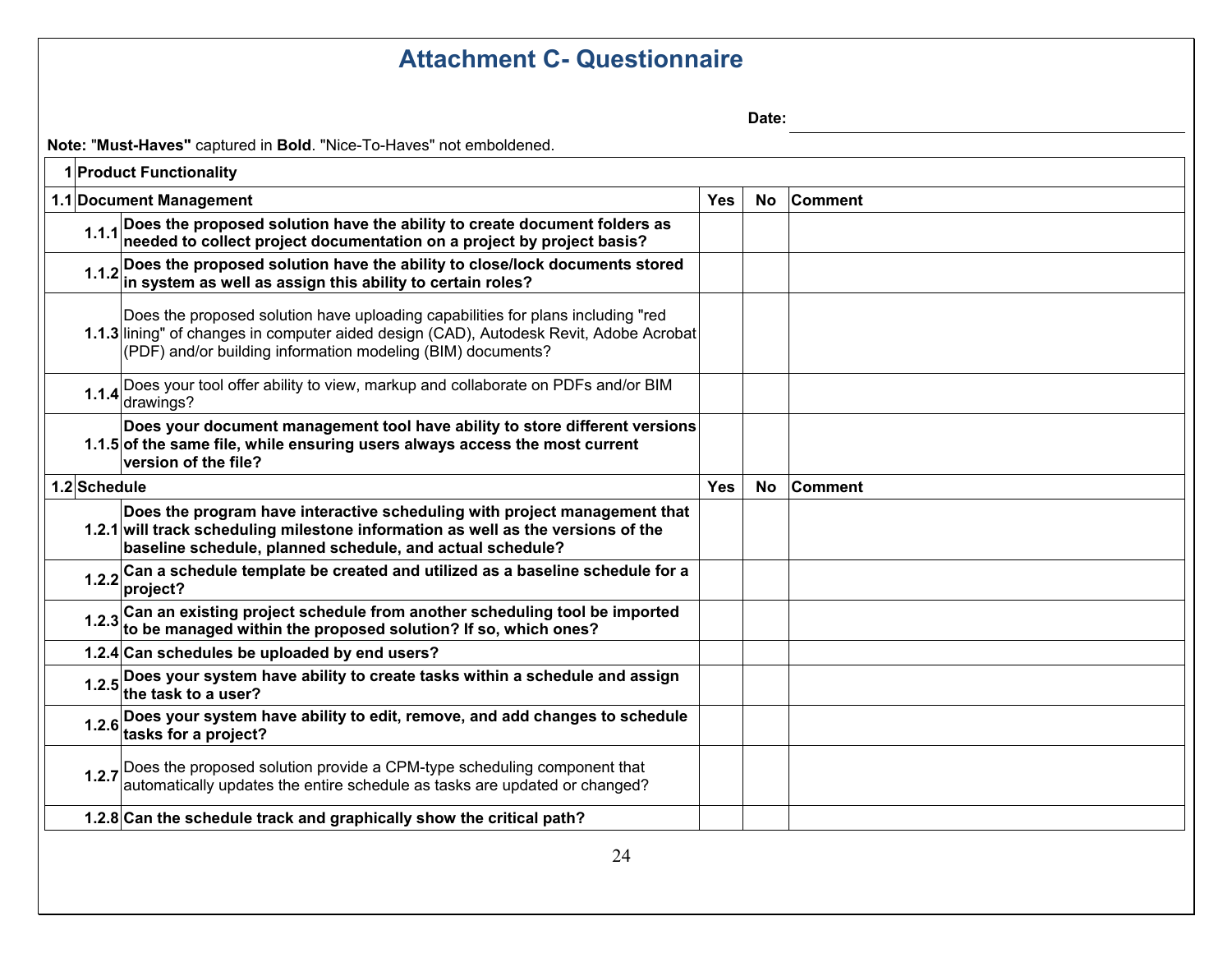|        | <b>Attachment C- Questionnaire</b>                                                                                                                                                                                                    |            |           |                |  |
|--------|---------------------------------------------------------------------------------------------------------------------------------------------------------------------------------------------------------------------------------------|------------|-----------|----------------|--|
|        | 1.2.9 Can the following constraint types be assigned to a task (start-to-finish, start-<br>to-start, finish-to-finish, finish-to-start)?                                                                                              |            |           |                |  |
| 1.2.10 | Can users create schedule templates within your system and then apply the<br>schedules to multiple projects?                                                                                                                          |            |           |                |  |
| 1.2.11 | Can schedule templates be revised by client personnel without involving<br>technical support?                                                                                                                                         |            |           |                |  |
|        | 1.2.12 Can schedule tasks be marked as complete in the field or in the office?                                                                                                                                                        |            |           |                |  |
|        | 1.2.13 Does your system handle schedule management, including input and edit<br>planned, baseline, and actual dates?                                                                                                                  |            |           |                |  |
| 1.2.14 | Does the proposed system send notifications to alert project team partners<br>to changes of schedule task status?                                                                                                                     |            |           |                |  |
| 1.2.15 | Does your system have ability to report on planned vs. actual schedule dates<br>that shows the variance?                                                                                                                              |            |           |                |  |
|        | 1.2.16 Can your scheduling tool show the schedule in different formats, such as<br>calendar layout or Gantt chart?                                                                                                                    |            |           |                |  |
|        | 1.2.17 Does your system have ability to send notifications to project team members<br>to keep them aware of due dates?                                                                                                                |            |           |                |  |
|        | 1.2.18 Does your reporting tool show schedule statuses for several projects in one<br>report?                                                                                                                                         |            |           |                |  |
|        | Can a project schedule link into the cost management module of the<br>1.2.19 proposed solution? If yes, can a task be assigned to budget line items to<br>calculate the project cash flow projection based upon the current schedule? |            |           |                |  |
|        | 1.2.20 Can the proposed solution generate reports that combine schedule data with<br>cost data and other project data across multiple projects in one report?                                                                         |            |           |                |  |
|        | 1.3 Shop Drawing Submittal (SDS) & Request For Information (RFI)                                                                                                                                                                      | <b>Yes</b> | <b>No</b> | <b>Comment</b> |  |
|        | 1.3.1 Does the product have the ability to create a SDS and RFI from the office or<br>field?                                                                                                                                          |            |           |                |  |
|        | 1.3.2 Can users upload attachments (pictures, pdf, etc.) directly in the SDS and RFI<br>litems?                                                                                                                                       |            |           |                |  |
|        | 1.3.3 Do your SDS and RFI tools facilitate dialogue and collaboration and have ability to<br>view communication history?                                                                                                              |            |           |                |  |
| 1.3.4  | Does your system send notifications for SDS and RFI creation, edits, and<br>completion?                                                                                                                                               |            |           |                |  |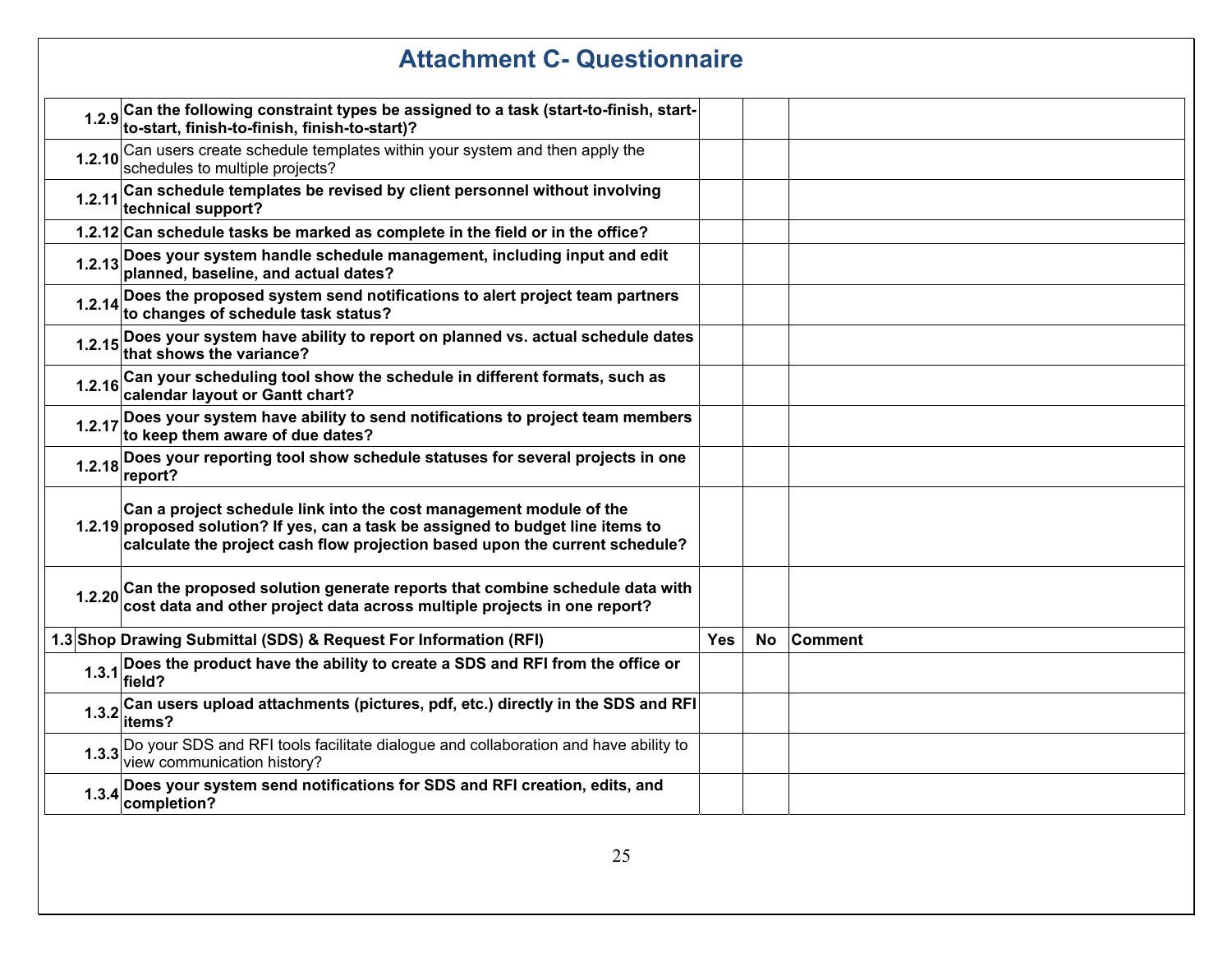|                  | <b>Attachment C- Questionnaire</b>                                                                                                                      |            |    |         |
|------------------|---------------------------------------------------------------------------------------------------------------------------------------------------------|------------|----|---------|
|                  | 1.3.5 When SDS and RFIs are initially created, does the system automate routing<br>to an assigned role or user?                                         |            |    |         |
|                  | 1.3.6 Does the system send out overdue notices for SDS and RFIs that have<br>exceeded the allotted time?                                                |            |    |         |
|                  | 1.3.7 Does the system display a dashboard with SDS and RFI statuses by project<br>and by program?                                                       |            |    |         |
|                  | 1.3.8 Does the system offer advanced reporting features to allow for all sorts of data<br>analysis by project and by program?                           |            |    |         |
|                  | 1.3.9 Can RFIs that drive financial changes in a project be linked to the associated<br>change order?                                                   |            |    |         |
|                  | 1.3.10 Does your system provide integration with contractor-focused construction<br>management tools to import RFIs and export RFI responses?           |            |    |         |
| 1.4 Change Order |                                                                                                                                                         | <b>Yes</b> | No | Comment |
|                  | 1.4.1 Does your system of the ability to track potential change orders?                                                                                 |            |    |         |
|                  | 1.4.2 Can a potential change order in your system reference existing RFIs with an<br>1.4.2 estimated value impact and change orders?                    |            |    |         |
|                  | 1.4.3 Can a potential change order in your system be created that does not<br>reference an existing RFI?                                                |            |    |         |
|                  | 1.4.4 Does the potential change order tool in your system have ability to attach<br>background documentation (pictures, pdf, etc.)?                     |            |    |         |
|                  | 1.4.5 Does the potential change order tool in your system have ability to reject<br>potential change orders?                                            |            |    |         |
|                  | 1.4.6 Does the potential change order tool in your system have ability to request<br>1.4.6 clarification for the submitter to provide more information? |            |    |         |
| 1.4.7            | Does the potential change order tool in your system have ability to send<br>notifications upon creation, request for approval, and final approval?      |            |    |         |
| 1.4.8            | Does your system have a dashboard that displays statuses of potential<br>change orders by project and by program?                                       |            |    |         |
|                  | 1.4.9 In your system can a change order reference an RFI or a Potential Change Order?                                                                   |            |    |         |
| 1.4.10           | Can a change order be created without referencing an RFI or Potential Change<br>Order?                                                                  |            |    |         |
| 1.4.11           | Upon approval of a change order, is the budget tool updated to reflect the value<br>updates at a line item level?                                       |            |    |         |
|                  | 1.4.12 Can backup documentation be attached to change order transactions?                                                                               |            |    |         |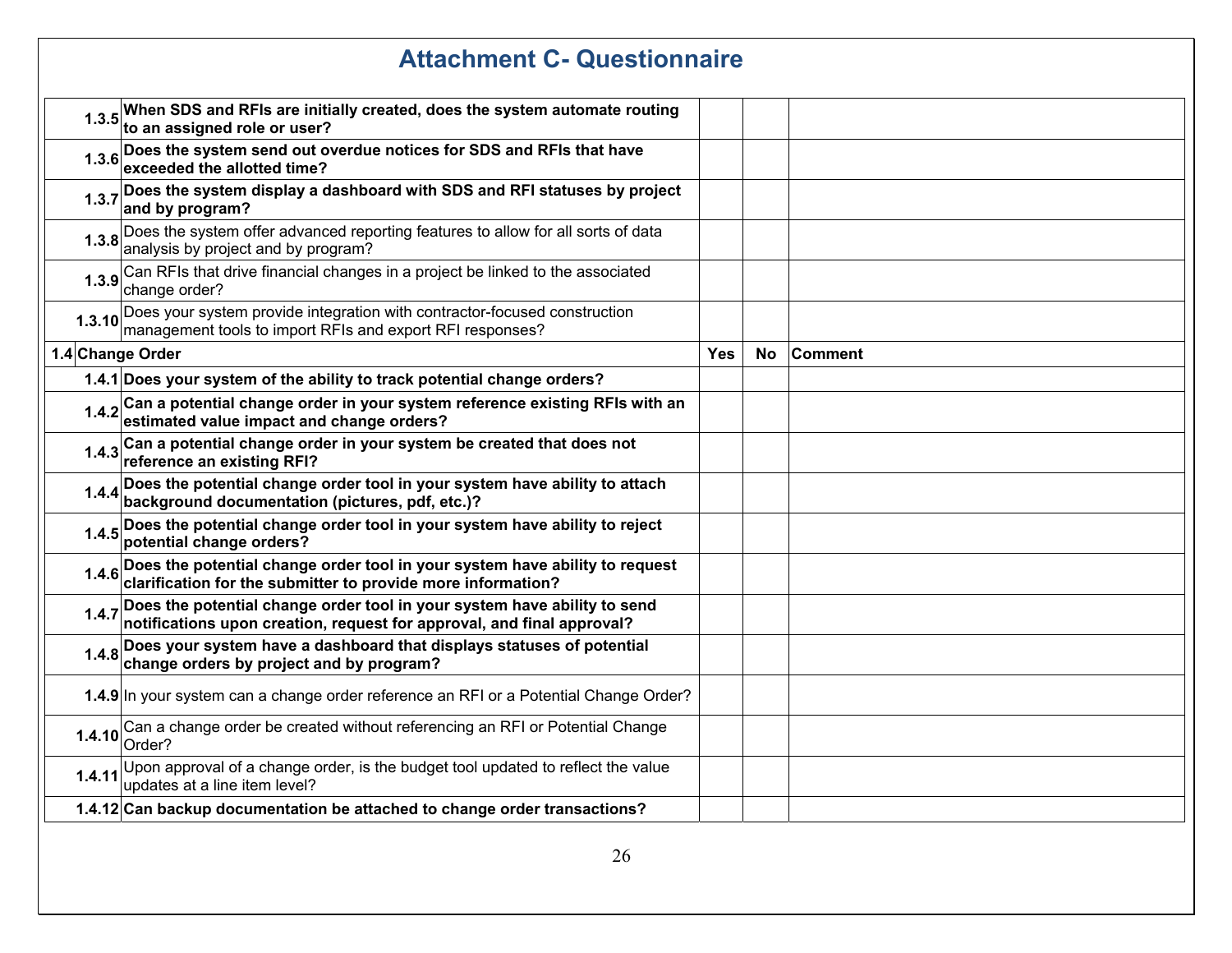|        | <b>Attachment C- Questionnaire</b>                                                                                                                                                                                            |     |           |                |  |
|--------|-------------------------------------------------------------------------------------------------------------------------------------------------------------------------------------------------------------------------------|-----|-----------|----------------|--|
|        | 1.4.13 Does your change order tool have the ability to reject change orders?                                                                                                                                                  |     |           |                |  |
| 1.4.14 | Does your system include ability to request clarification on a change order to allow submitter to provide more information?                                                                                                   |     |           |                |  |
| 1.4.15 | Does your system send system notifications of change order submittal,<br> review, approval, and status?                                                                                                                       |     |           |                |  |
|        | 1.4.16 Does your system offer a dashboard that displays statuses of change orders<br>for one project or many?                                                                                                                 |     |           |                |  |
|        | 1.5 Pay Applications                                                                                                                                                                                                          | Yes | <b>No</b> | <b>Comment</b> |  |
|        | 1.5.1 Does your system allow external partners to create pay applications at a line<br>titem level for their contracts?                                                                                                       |     |           |                |  |
|        | 1.5.2 Does your invoicing tool allow users to upload required attachments?                                                                                                                                                    |     |           |                |  |
|        | 1.5.3 Does your invoicing tool allow users to upload supporting documentation in<br>the pay application?                                                                                                                      |     |           |                |  |
|        | 1.5.4 Does your system calculate and hold and display retainage from payments<br>1.5.4 based on retainage percent defined within the contract?                                                                                |     |           |                |  |
|        | 1.5.5 Can your system to have multiple approvers based on dollar amount of transaction<br>1.5.5 for pay applications?                                                                                                         |     |           |                |  |
|        | 1.5.6 Does your approval process have the ability to reject payment applications?                                                                                                                                             |     |           |                |  |
| 1.5.7  | Does your approval process have the ability to request clarification on a payment application to allow submitter to provide more information?                                                                                 |     |           |                |  |
|        | 1.5.8 Does your system send notifications of payment application submittal,<br>review, approval, and status?                                                                                                                  |     |           |                |  |
|        | 1.5.9 Does the system adjust open commitments and actuals for project based on the<br>approval of the payment application?                                                                                                    |     |           |                |  |
|        | Does your invoicing tool have a validation check that payment amount<br>1.5.10 requested at a line item level cannot exceed the committed amount of that<br>cost code line item (contract and approved change orders)?        |     |           |                |  |
| 1.5.11 | Does your system display the payment status after final approval of payment<br>requests?                                                                                                                                      |     |           |                |  |
|        | Does your invoicing tool provide capability for vendors, architects,<br>1.5.12 contractors, etc. to enter payment request information and upload invoices<br>with supporting documentation over the internet into the system? |     |           |                |  |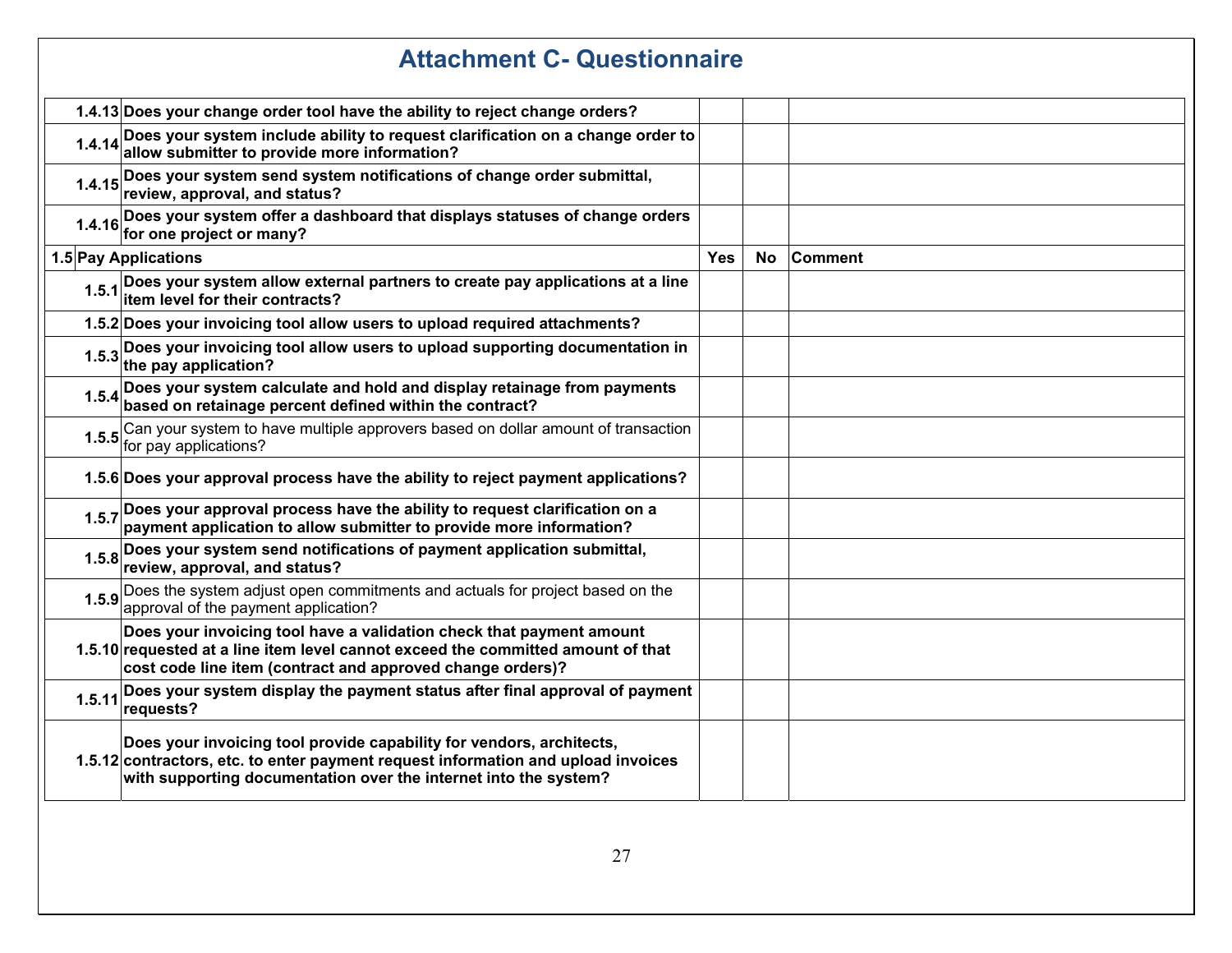|               | <b>Attachment C- Questionnaire</b>                                                                                                                                                                                                                                                                   |            |     |                |  |
|---------------|------------------------------------------------------------------------------------------------------------------------------------------------------------------------------------------------------------------------------------------------------------------------------------------------------|------------|-----|----------------|--|
|               | Does your invoicing system have the ability to require payroll documents as<br>1.5.13 part of the submittal, such as Davis Bacon or other federal, state or local<br>documents?                                                                                                                      |            |     |                |  |
|               | 1.6 Corrective Action List / Punchlist                                                                                                                                                                                                                                                               | <b>Yes</b> | No. | <b>Comment</b> |  |
|               | 1.6.1 Does your system have the ability to track items that need corrective<br>actions?                                                                                                                                                                                                              |            |     |                |  |
|               | 1.6.2 Can the unfinished corrective action items be rolled into a project punchlist?                                                                                                                                                                                                                 |            |     |                |  |
|               | 1.6.3 Does your system facilitate creation of a punchlist via manual entry?                                                                                                                                                                                                                          |            |     |                |  |
|               | 1.6.4 Can a punchlist be created from a list of identified items once an area has<br>reached construction complete?                                                                                                                                                                                  |            |     |                |  |
|               | 1.6.5 Does your software allow users to add or modify punchlist attributes,<br>including area, trade, asset, description, title, completion eta, etc.?                                                                                                                                               |            |     |                |  |
|               | 1.6.6 Does your system send notifications of overdue items, or approaching due<br>items, and assigned items in the punchlist tool?                                                                                                                                                                   |            |     |                |  |
|               | 1.6.7 Can users upload attachments, such as pictures, pdf etc. in your punchlist<br>tool?                                                                                                                                                                                                            |            |     |                |  |
|               | 1.6.8 Does your software have a Punchlist Dashboard that displays statuses of punchlist<br>items by project and by program?                                                                                                                                                                          |            |     |                |  |
|               | Can the reporting tool in your product run punchlist reports that can be used<br>1.6.9 to filter/sort data for all sorts of different data analysis by project and by<br>program?                                                                                                                    |            |     |                |  |
|               | 1.6.10 Can your software's reporting tool download all attributes and relevant<br>information of all punchlist items by project?                                                                                                                                                                     |            |     |                |  |
| 1.7 Contracts |                                                                                                                                                                                                                                                                                                      | <b>Yes</b> | No  | <b>Comment</b> |  |
|               | Does your system allow for tracking of contracts and contract expenditures against<br>1.7.1 budget line items as well as general contract information and work flow approvals<br>as designed by Client for payments, contract amendments, proposed change<br>orders (PCOs), and change orders (COs)? |            |     |                |  |
|               | Does your contract tool include the ability to create a contract with or without<br>$1.7.2$ bidding?                                                                                                                                                                                                 |            |     |                |  |
|               | 1.7.3 Can a predefined list of common attributes be created and leveraged quickly to<br>create multiple contracts within the system?                                                                                                                                                                 |            |     |                |  |
| 1.7.4         | Can your system create and print a document based on boiler plate language that<br>leverages data from the contract?                                                                                                                                                                                 |            |     |                |  |
|               | $\gamma$                                                                                                                                                                                                                                                                                             |            |     |                |  |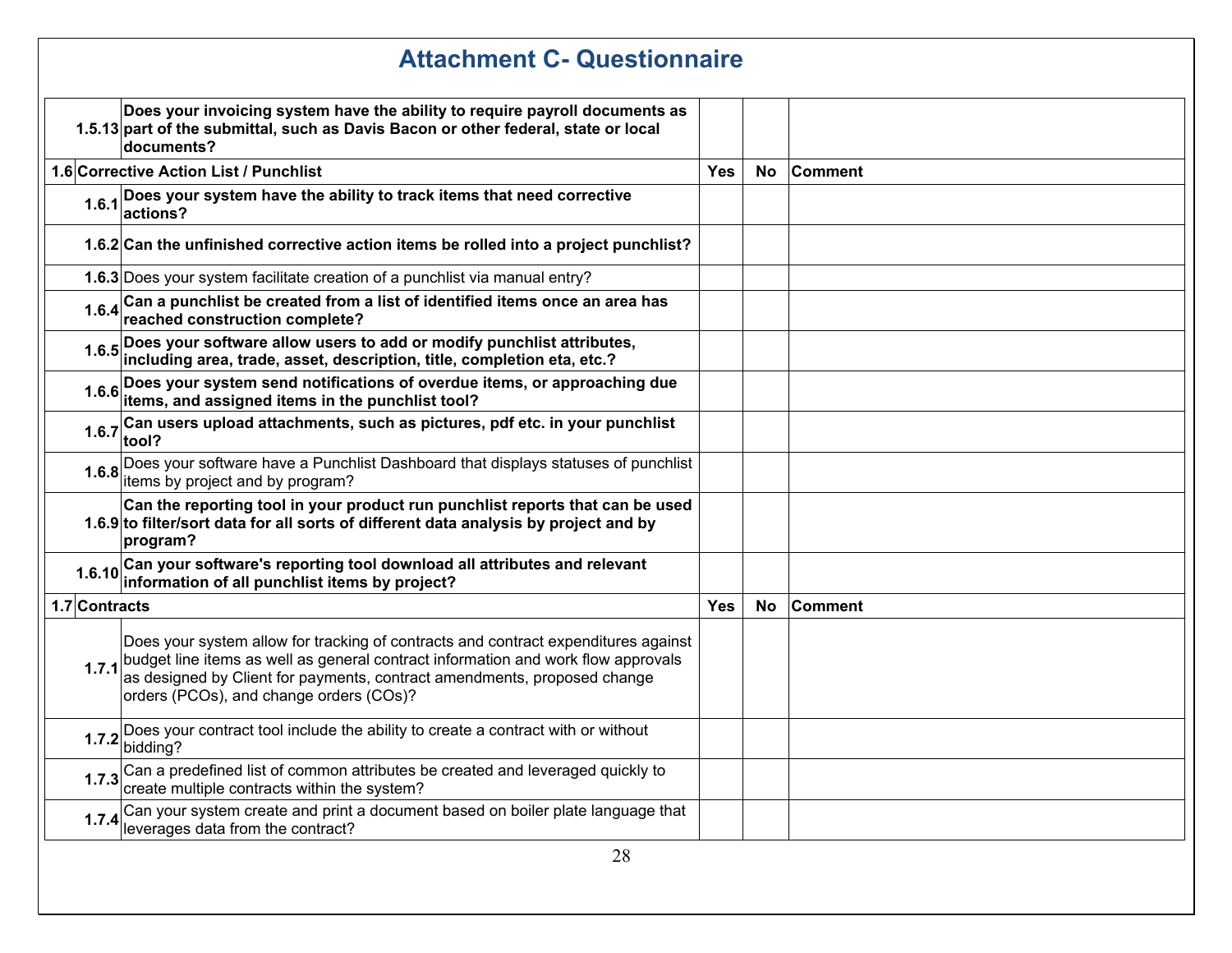# **Attachment C- Questionnaire 1.7.5** Does your contract tool allow attaching documentation to a contract? **1.7.6** Does your contract tool include such attributes as contract fee, change order fee, cost type, cost type, retainage, etc.? **1.7.7** Does your system have the ability to print or save contract information in a PDF format? **1.7.8** Does the budget tool in your system get automatically updated when contracts are created in the system? **1.7.9** Does your system include the ability to reject contracts? **1.7.10** Does your system offer ability to request clarification on a contract to allow submitter to provide more information? **1.7.11** Does your system send notifications of contract submittal, review, approval, and status? **1.8 Bid Management Yes No Comment 1.8.1** Does your bidding tool enable bidders to enter their bid submissions at a line item level? **1.8.2** Does your bidding tool enable bidders to submit attachments and supporting documentation with their bid response? **1.8.3** Does your bidding tool enable comparison of received bids based on different metrics? **1.8.4** Does your bidding tool have the ability to use cost code values from winning bid to create contract? **1.8.5** Does your system send notifications when a bidding is open, closed, and awarded? **1.8.6** Does your system have the ability to create a bidding template at a line item level in one location that can be used in several locations? **1.8.7** Upon receipt of bid information, does your bidding tool have the ability to print or save bid information in a PDF format to print? **1.8.8** Does your system have a dashboard that displays statuses of bids by project and by program? **1.8.9** Does your software have reporting capabilities for the bidding tool that can be used to filter/sort data for all sorts of different data analysis by project and by program? **1.9 Reporting Yes**  $\vert$  **No**  $\vert$  **Comment 1.9.1 Does your system have a reporting system that is open and able to produce** real-time reporting?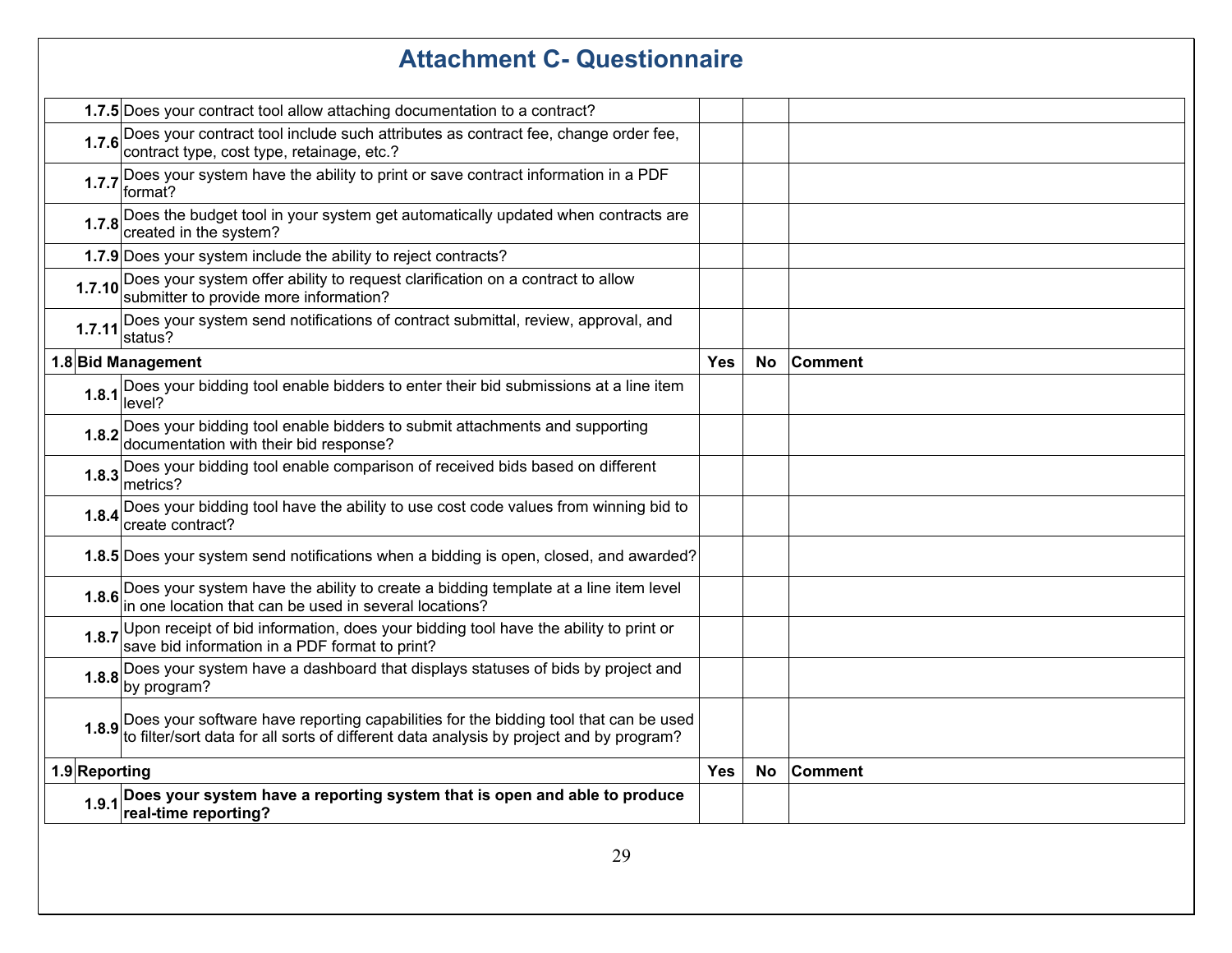| <b>Attachment C- Questionnaire</b> |                                                                                                                                                                                         |  |  |
|------------------------------------|-----------------------------------------------------------------------------------------------------------------------------------------------------------------------------------------|--|--|
|                                    | 1.9.2 Does the report only show the data a user has access to based on the users permissions?                                                                                           |  |  |
|                                    | 1.9.3 Does the proposed solution provide a report folder hierarchy for the categorization of report (e.g., Daily Logs, Monthly, Quarterly)                                              |  |  |
|                                    | 1.9.4 Does the proposed solution provide dashboard capability for graphical<br>reporting?                                                                                               |  |  |
|                                    | 1.9.5 Can multiple dashboards be built by users and administrators (e.g., Program<br>Level, Project Level)?                                                                             |  |  |
|                                    | 1.9.6 Can users design reports to suit their needs with no extraneous information?                                                                                                      |  |  |
|                                    | 1.9.7 Can security access be set to limit who can see certain dashboards?                                                                                                               |  |  |
|                                    | 1.9.8 Does the graphical dashboard reflect data in real-time?                                                                                                                           |  |  |
|                                    | 1.9.9 Can users click on links in the report to drill down into detail project record<br>information pertaining to the report?                                                          |  |  |
|                                    | 1.9.10 Can the proposed solution filter on date ranges in report results? If yes, can<br>1.9.10 the results be filtered based on a defined fiscal period?                               |  |  |
|                                    | Does the proposed solutions' reporting tool allow a user to create Daily<br>1.9.11 Reports from Construction Manager, Inspector of Record (IOR), Contractor,<br>Subcontractor, etc.?    |  |  |
| 1.9.12                             | Can the reporting tool create weekly reports for different roles, e.g.,<br>construction manager, project manager, executive, etc.                                                       |  |  |
|                                    | 1.9.13 Can the proposed solution allow users to create Project Status Reports?                                                                                                          |  |  |
|                                    | Can the proposed solution allow users to create reports for Logs tracking RFIs,<br>1.9.14 ASIs, FIs, CRBs, CORs, COs, Reports from Users, Requests for inspection and<br>testing, etc.? |  |  |
|                                    | 1.9.15 Does your program have designed management reports that can comply with<br>weekly, monthly, and quarterly reporting requirements?                                                |  |  |
|                                    | 1.9.16 Are we able to build our own reports without incurring extra cost or assistance?                                                                                                 |  |  |
|                                    | 1.9.17 Do we receive a full suite of reports with the product?                                                                                                                          |  |  |
|                                    | 1.9.18 Can reports be automated to generate and send according to a set schedule?                                                                                                       |  |  |
|                                    | 1.9.19 How many templated reports do you provide?                                                                                                                                       |  |  |
|                                    | 1.9.20 Do we have the ability to pull our own data to create custom reports?                                                                                                            |  |  |
| 2 Technical Requirements           |                                                                                                                                                                                         |  |  |
| 30                                 |                                                                                                                                                                                         |  |  |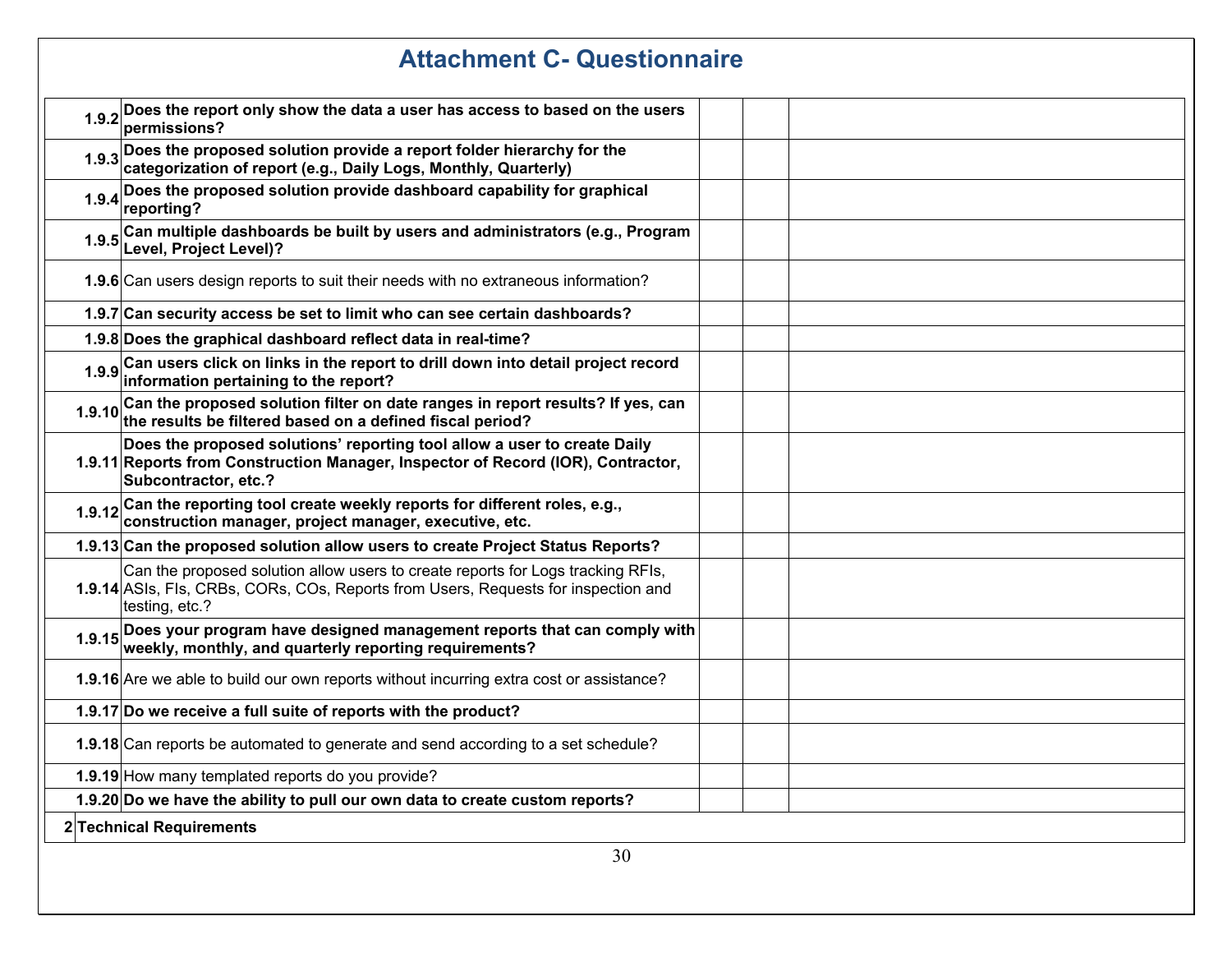# **Attachment C- Questionnaire**

| 2.1 Availability |                                                                                                                                                                                               | Yes | <b>No</b> | <b>Comment</b> |  |
|------------------|-----------------------------------------------------------------------------------------------------------------------------------------------------------------------------------------------|-----|-----------|----------------|--|
|                  | Does the proposed product offering provide Client database access 24 hours<br>2.1.1 a day, 7 days a week subject to scheduled maintenance downtime and any<br>emergency force majeure events? |     |           |                |  |
|                  | 2.1.2 What are the offered contractual availability levels?                                                                                                                                   |     |           |                |  |
|                  | Is there a daily, weekly or monthly outage window required for the system or<br>2.1.3 parts of system functionality? If yes, when, how long, and are outages full or<br>partial?              |     |           |                |  |
|                  | 2.1.4 Are there full or partial outages for patching or upgrades? If yes, what is the<br>frequency, duration, and ability to schedule those outages?                                          |     |           |                |  |
|                  | 2.1.5 Do background processes (work order, PO, batch jobs) make any<br>functionality unavailable or slow for end users?                                                                       |     |           |                |  |
| 2.1.6            | Please explain the high-availability mechanism(s)/architecture. Will there be any<br>impact to end users or batch processes (if any) or API calls during failover?                            |     |           |                |  |
| 2.1.7            | Have you ever had to rollback a production change? If yes, tell us about that<br>and client impact?                                                                                           |     |           |                |  |
| 2.1.8            | How do outside sources interact with your software (3rd party contracting<br>companies working with Client)? Can we manage them as team members?                                              |     |           |                |  |
|                  | 2.2 Data Security                                                                                                                                                                             |     | <b>No</b> | <b>Comment</b> |  |
|                  | 2.2.1 Does your software maintain Client data to include daily back-ups of Client<br>database on the vendor-managed secure servers?                                                           |     |           |                |  |
|                  | 2.2.2 Is server maintenance and server technical support related to the software<br>available during regular business hours?                                                                  |     |           |                |  |
|                  | 2.2.3 Do you provide maintenance of software functionality and database physical<br>integrity?                                                                                                |     |           |                |  |
|                  | Does the secure datacenter perform automatic program and related third-<br>2.2.4 party software updates, enhancements, modifications, and improvements at<br>no additional cost to Client?    |     |           |                |  |
|                  | When scheduling planned downtime, is there an interruption of the service<br>2.2.5 during extended normal business hours and during potential peak demand<br>periods?                         |     |           |                |  |
|                  | What level of administrative data access is provided with this product?<br>2.2.6 Please describe. If based on package pricing or module please detail the cost<br>for this level of access.   |     |           |                |  |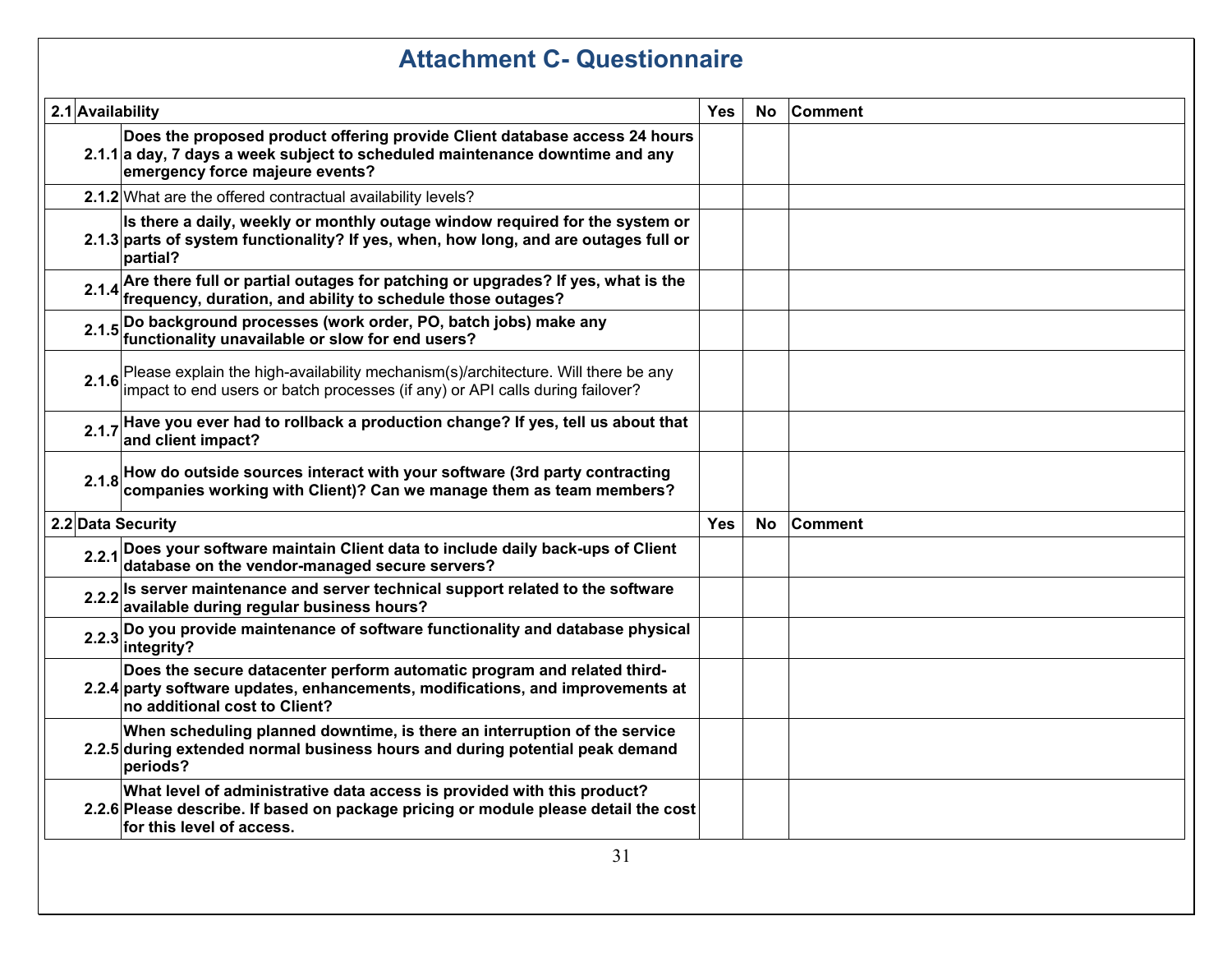| <b>Attachment C- Questionnaire</b> |                                                                                                                                                                                                                                                                                                                            |            |           |                |
|------------------------------------|----------------------------------------------------------------------------------------------------------------------------------------------------------------------------------------------------------------------------------------------------------------------------------------------------------------------------|------------|-----------|----------------|
|                                    | 2.2.7 What level of access does your software need into the Client data systems<br>(i.e. Admin, View-only)?                                                                                                                                                                                                                |            |           |                |
|                                    | 2.2.8 What is the process and format for us to extract all data if we decide to the terminate our subscription?                                                                                                                                                                                                            |            |           |                |
|                                    | 2.2.9 Describe the audit trail functionality in the software.                                                                                                                                                                                                                                                              |            |           |                |
| 2.3 Compatibility                  |                                                                                                                                                                                                                                                                                                                            | <b>Yes</b> | <b>No</b> | <b>Comment</b> |
|                                    | 2.3.1 Is the proposed web-based application software compatible with multiple<br>current internet browsers such as, Safari, Chrome, Firefox, Edge, etc.?                                                                                                                                                                   |            |           |                |
|                                    | 2.3.2 What does your company provide to better assist disabled users?                                                                                                                                                                                                                                                      |            |           |                |
|                                    | 2.3.3 What Is the import and export ability from the product?                                                                                                                                                                                                                                                              |            |           |                |
|                                    | 2.3.4 Does the software have a preferred browser? Such as Chrome, Firefox, IE?                                                                                                                                                                                                                                             |            |           |                |
|                                    | 2.3.5 Does your platform work on PC and Mac?                                                                                                                                                                                                                                                                               |            |           |                |
|                                    | 2.3.6 Does your platform work on Android and iOS Devices? Is it a browser or App?                                                                                                                                                                                                                                          |            |           |                |
| 2.4 Architecture                   |                                                                                                                                                                                                                                                                                                                            | Yes        | <b>No</b> | <b>Comment</b> |
|                                    | 2.4.1 Describe your architecture in detail.                                                                                                                                                                                                                                                                                |            |           |                |
|                                    | Describe your mobile architecture, with a focus on security: Do you<br>2.4.2 push/force version upgrades and mobile app updates? How is 3rd party<br>functionality and data presented?                                                                                                                                     |            |           |                |
|                                    | 2.4.3 Describe any processes in your solution that are not real-time (e.g. batch,<br>background/queue).                                                                                                                                                                                                                    |            |           |                |
| 2.4.4                              | What latency should be expected for users across the country and on the other<br>side of the globe?                                                                                                                                                                                                                        |            |           |                |
|                                    | Does the proposed solution provide a system with requisite firewalls,<br>2.4.5 partitioning, and other features intended to protect against accidental or<br>intentional mingling of Client and its contractors' data with any other clients<br>using or having access to the application, hosting software, or equipment? |            |           |                |
|                                    | 2.4.6 What are your storage limitations?                                                                                                                                                                                                                                                                                   |            |           |                |
| 2.5 Data Retention                 |                                                                                                                                                                                                                                                                                                                            | <b>Yes</b> | No.       | <b>Comment</b> |
|                                    | 2.5.1 What is the expected recovery time?                                                                                                                                                                                                                                                                                  |            |           |                |
|                                    | 2.5.2 How frequently are exercises conducted?                                                                                                                                                                                                                                                                              |            |           |                |
|                                    | 2.5.3 Is any manual intervention needed?                                                                                                                                                                                                                                                                                   |            |           |                |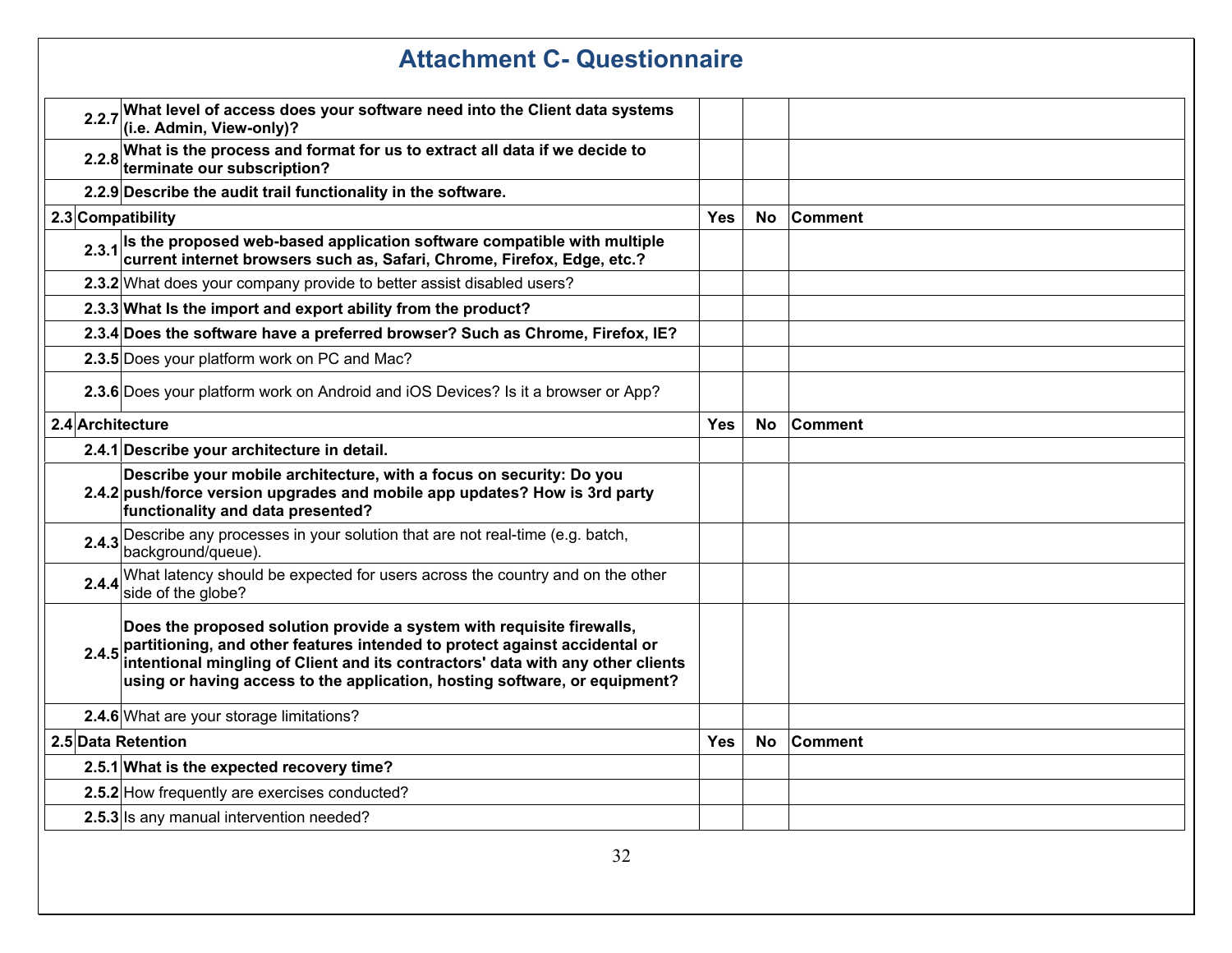| <b>Attachment C- Questionnaire</b> |                                                                                                                                                                                                                                                                            |            |           |                |
|------------------------------------|----------------------------------------------------------------------------------------------------------------------------------------------------------------------------------------------------------------------------------------------------------------------------|------------|-----------|----------------|
|                                    | 2.5.4 Provide RPO/RTO details.                                                                                                                                                                                                                                             |            |           |                |
|                                    | 2.5.5 Please explain your backup and retention policies.                                                                                                                                                                                                                   |            |           |                |
|                                    | 2.5.6 What are your retention structures and policies?                                                                                                                                                                                                                     |            |           |                |
| 3Services                          |                                                                                                                                                                                                                                                                            |            |           |                |
|                                    | 3.1 Implementation                                                                                                                                                                                                                                                         | <b>Yes</b> | No.       | <b>Comment</b> |
|                                    | 3.1.1 How soon after contract signing can implementation begin?                                                                                                                                                                                                            |            |           |                |
|                                    | 3.1.2 Over the last five years, what percentage of your clients implemented your solution<br>to manage construction projects?                                                                                                                                              |            |           |                |
| 3.1.3                              | As risk is always a factor in software implementations, describe how your<br>organization will ensure the proposed solution is implemented on time and to<br>our satisfaction. If changes need to be made during implementation, how<br>would you accommodate our request? |            |           |                |
| 3.1.4                              | How quickly can the complete system (including cost, schedule, document<br>management, business process/workflow and reporting) be deployed?                                                                                                                               |            |           |                |
|                                    | 3.1.5 What is involved in / provided in implementation? Are there onsite visits during implementation, and if so, are those at a cost?                                                                                                                                     |            |           |                |
|                                    | 3.1.6 Do you setup a test site and production site for us to use? If not, how do you<br>handle testing and training prior to go live?                                                                                                                                      |            |           |                |
| 3.2 Training                       |                                                                                                                                                                                                                                                                            | Yes        | <b>No</b> | Comment        |
|                                    | 3.2.1 What type of documentation is provided as part of the solution deployment?                                                                                                                                                                                           |            |           |                |
|                                    | 3.2.2 Describe your company's training program for our new employees.                                                                                                                                                                                                      |            |           |                |
|                                    | Do you plan to use sub-contractors or other partners to fulfill the<br>3.2.3 requirements of this contract? If yes, please list their specific roles and<br>responsibilities.                                                                                              |            |           |                |
|                                    | 3.2.4 How many hours of user group instruction on the use of the system are included in<br>the proposal?                                                                                                                                                                   |            |           |                |
|                                    | 3.2.5 What training materials either online or published are included?                                                                                                                                                                                                     |            |           |                |
|                                    | 3.2.6 What training do you provide during implementation for each user level?                                                                                                                                                                                              |            |           |                |
|                                    | 3.2.7 Do you provide live, onsite training classes?                                                                                                                                                                                                                        |            |           |                |
|                                    | 3.2.8 Do you have an annual user conference?                                                                                                                                                                                                                               |            |           |                |
|                                    | 3.2.9 Do you provide an account manager after implementation? Is there an extra<br>cost for this service?                                                                                                                                                                  |            |           |                |